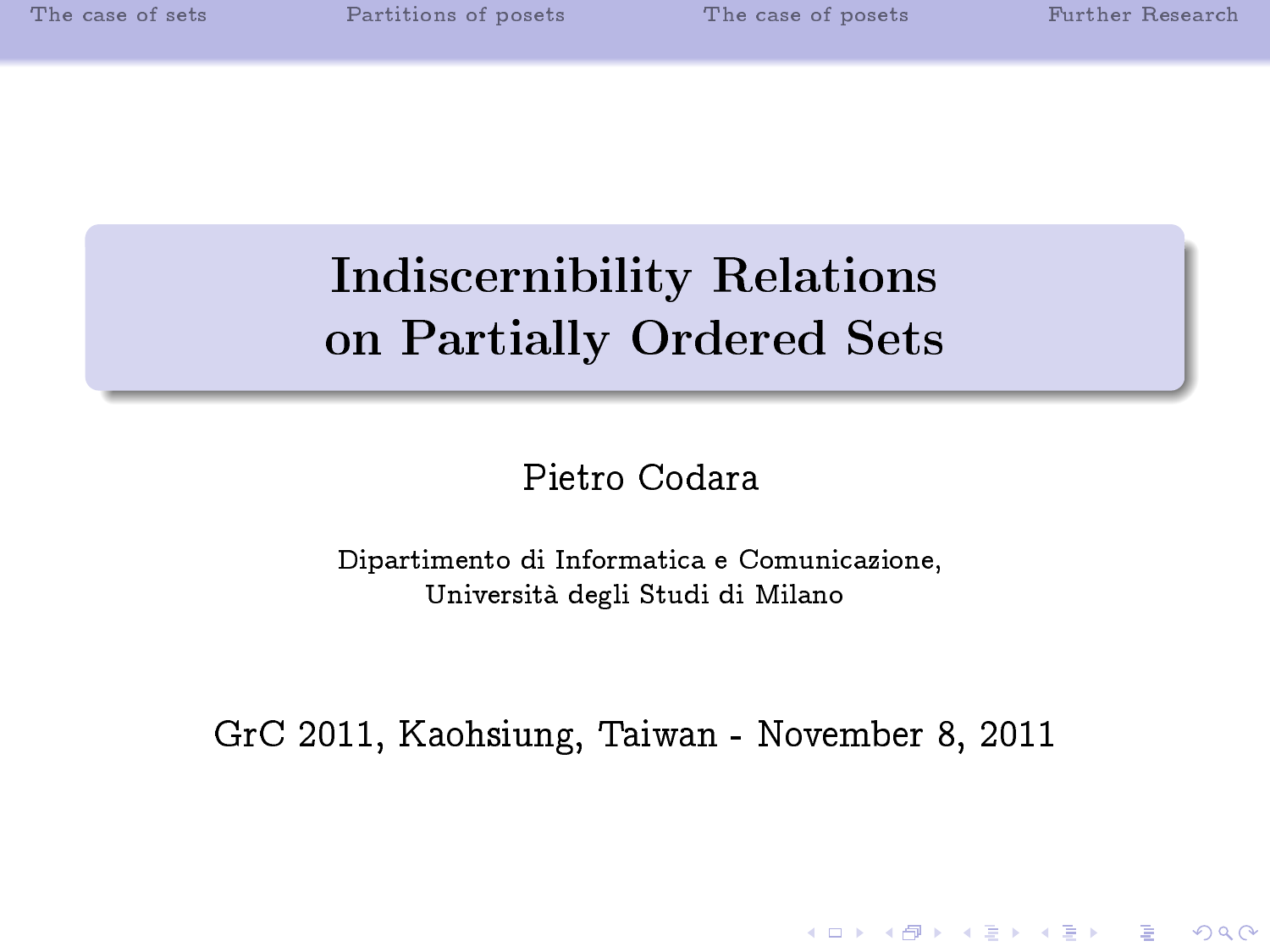K ロ ▶ K 레 ≯ K 제공 → K 공 → X 9 Q Q Q

#### Outline

- **1** Indiscernibility relation, the case of sets
- <sup>2</sup> Partitions of a partially ordered set
- <sup>3</sup> Indiscernibility relation, the case of posets
- **4** Further research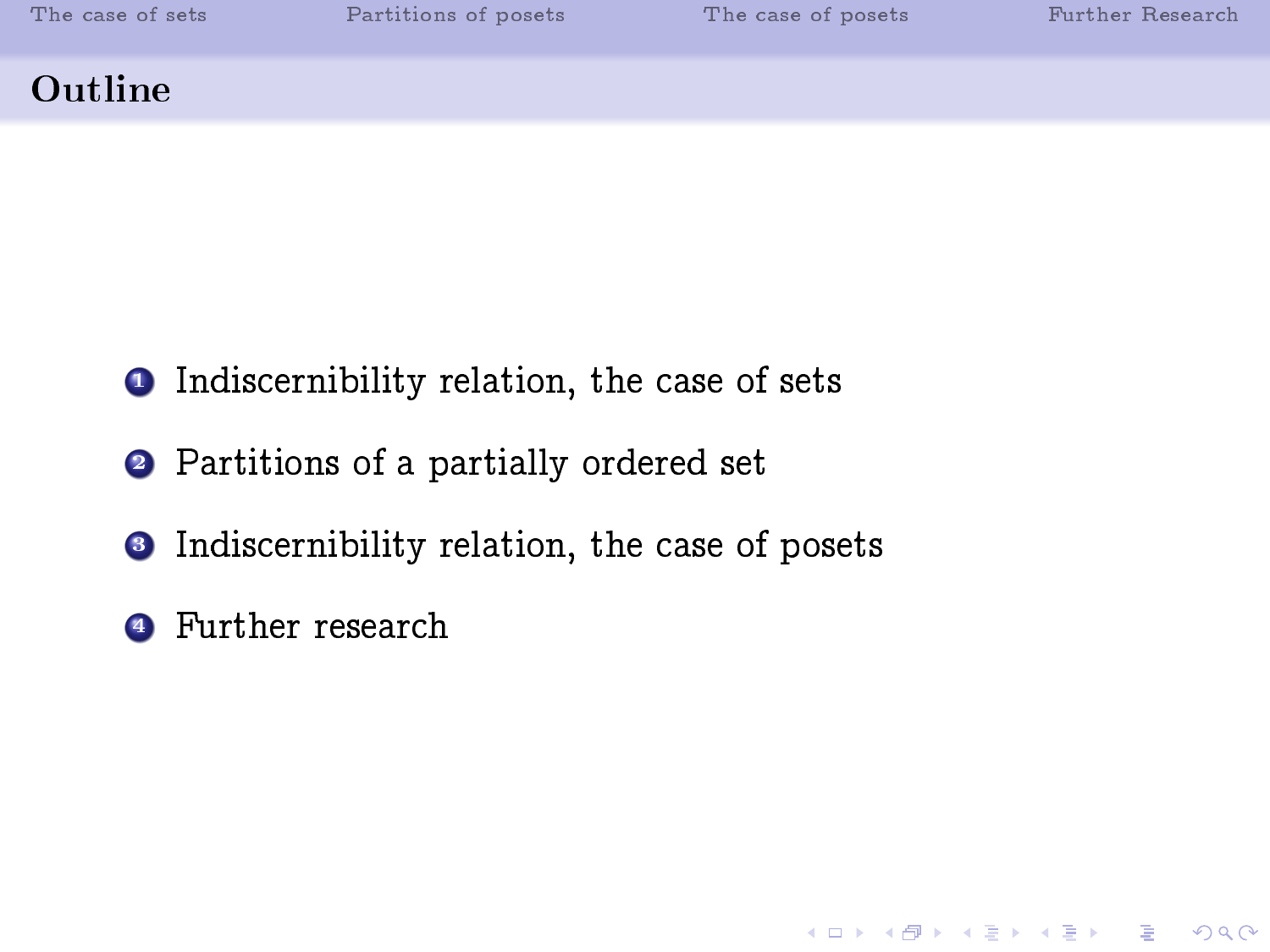#### Indiscernibility relation

<span id="page-2-0"></span>Let  $\mathcal{A} = (U, A)$  be a pair of nonempty finite sets, where U is the collection of objects (the universe), and A is a set of attributes.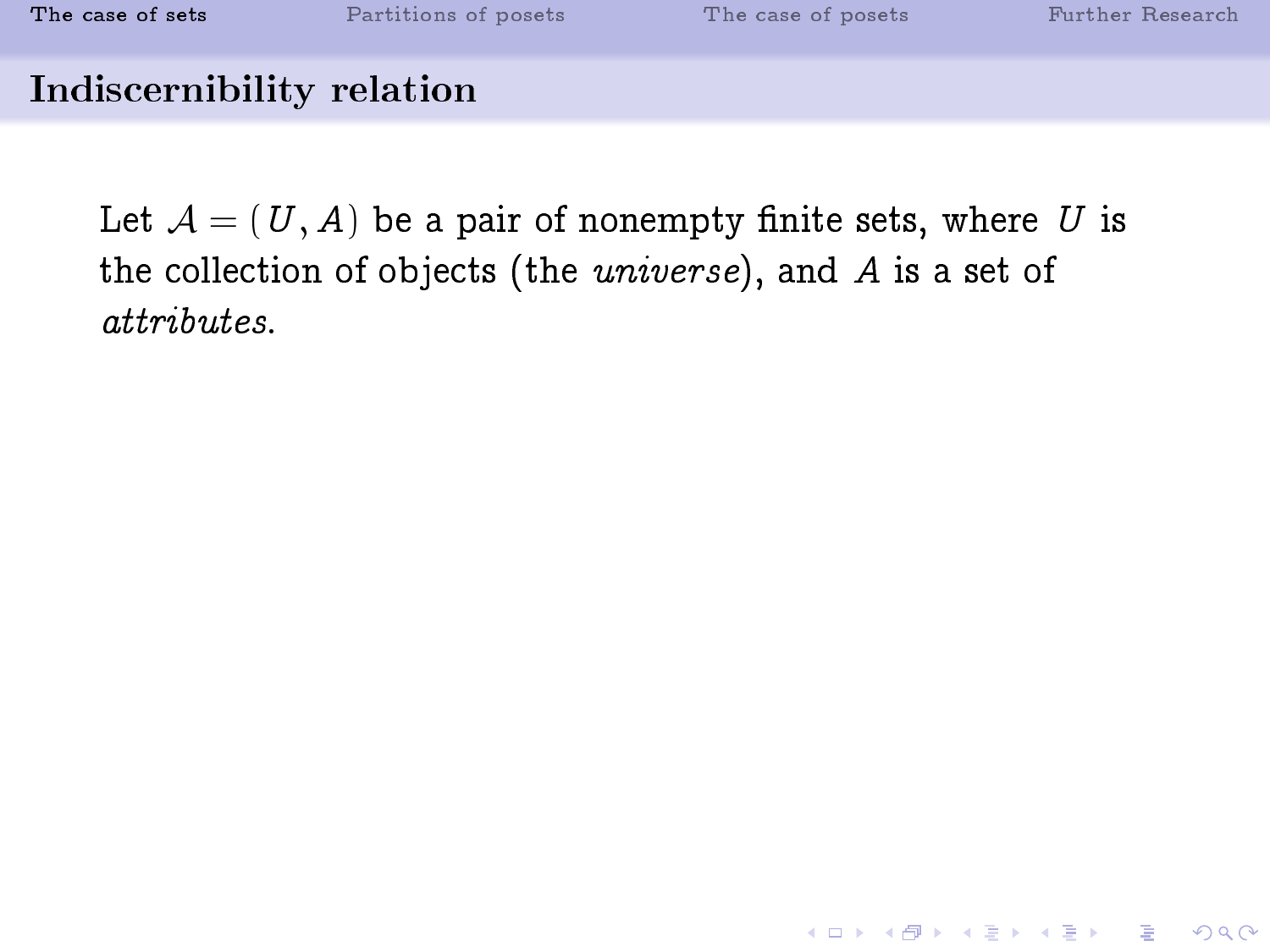**KOR & KERKER ADA KON** 

### Indiscernibility relation

Let  $\mathcal{A} = (U, A)$  be a pair of nonempty finite sets, where U is the collection of objects (the universe), and A is a set of attributes.

### Indiscernibility relation

With a subset of attributes  $B \subseteq A$  we associate an *indiscernibility relation* on U, denoted by  $I_B$  and defined by

 $(x, y) \in I_B$  if and only if  $a(x) = a(y)$ ,

for each  $a \in A$ , and for each  $x, y \in U$ .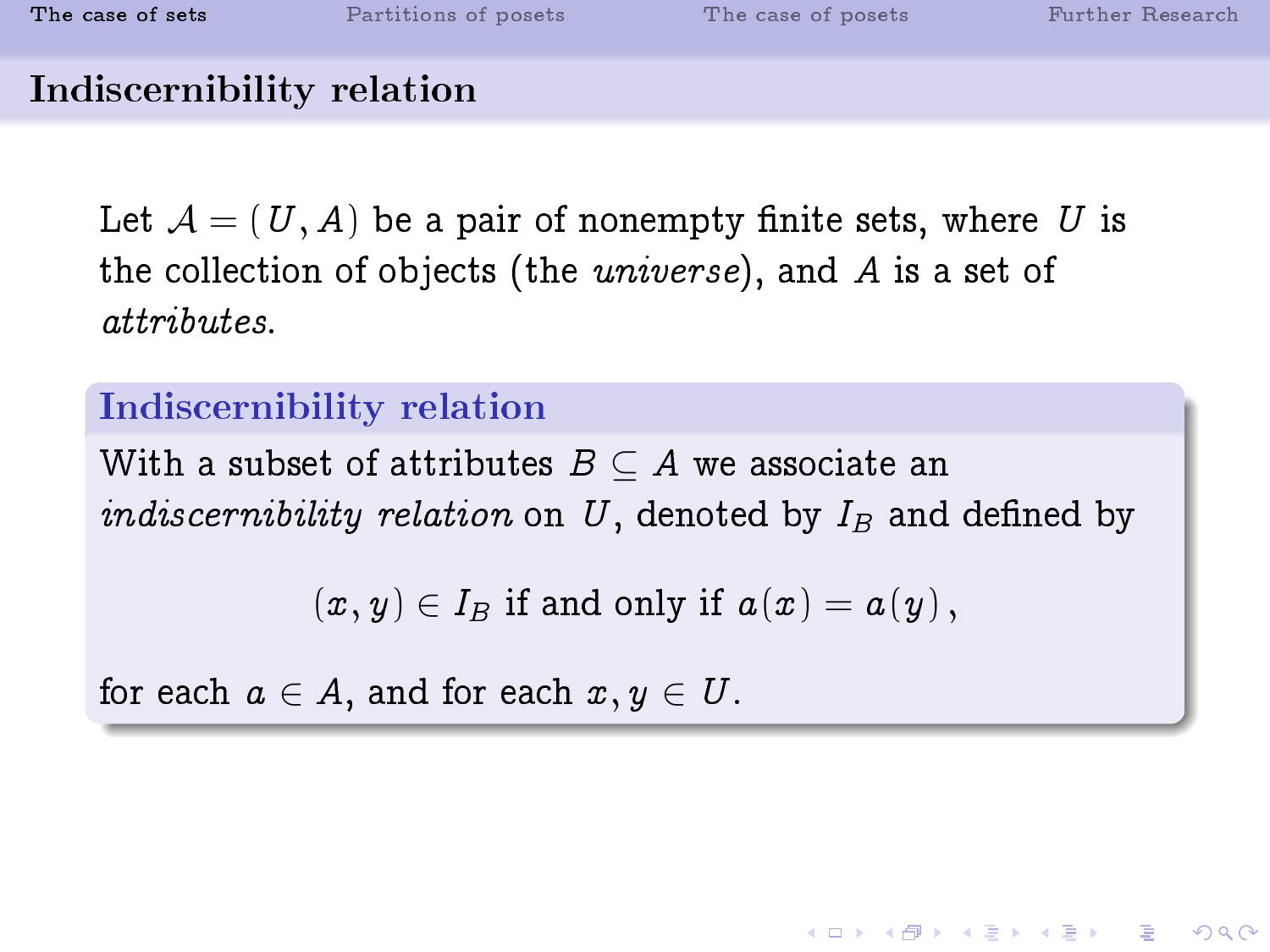**KOR & KERKER ADA KON** 

### Indiscernibility relation

Let  $\mathcal{A} = (U, A)$  be a pair of nonempty finite sets, where U is the collection of objects (the universe), and A is a set of attributes.

### Indiscernibility relation

With a subset of attributes  $B \subseteq A$  we associate an *indiscernibility relation* on U, denoted by  $I_B$  and defined by

 $(x, y) \in I_B$  if and only if  $a(x) = a(y)$ ,

for each  $a \in A$ , and for each  $x, y \in U$ .

The indiscernibility relation generated in this way is the mathematical basis of rough set theory." [Pawlak]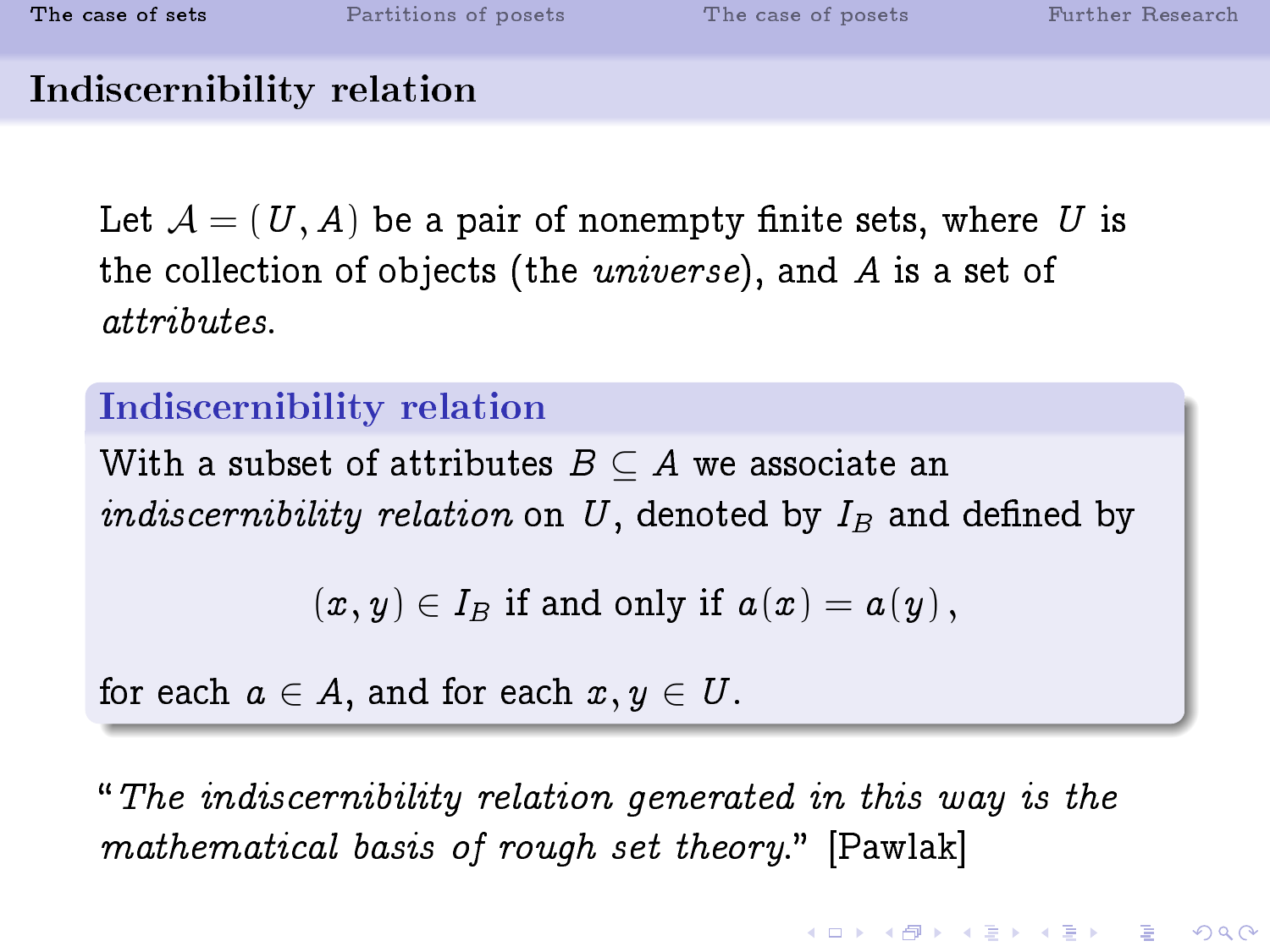K ロ ▶ K 레 ≯ K 제공 → K 공 → X 9 Q Q Q

#### Indiscernibility relation as partition

Clearly,  $I_B$  is an equivalence relation on U, and thus induces on U a partition  $\pi = U/I_B$ .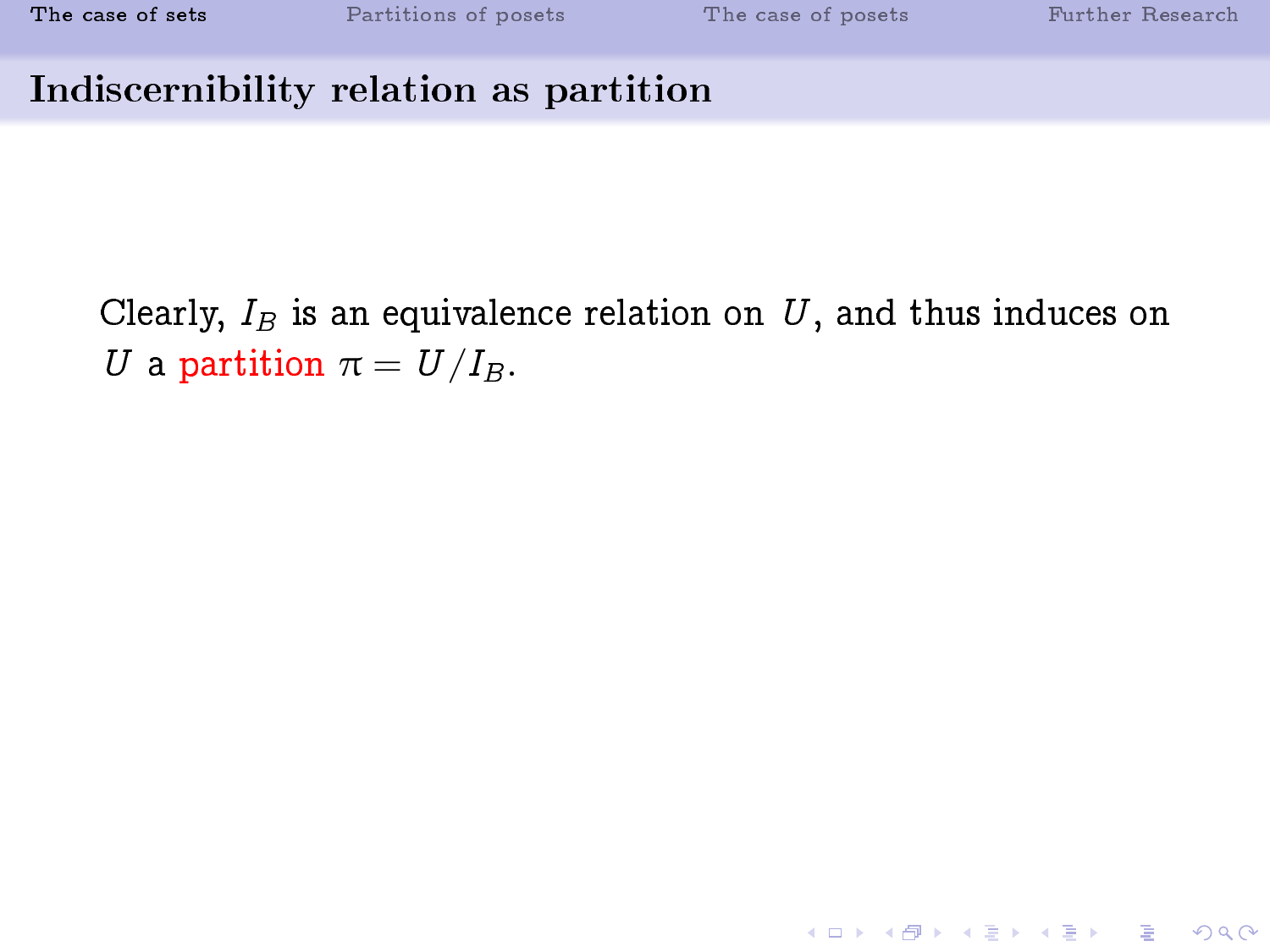**K ロ ▶ K 레 ▶ K 코 ▶ K 코 ▶ 『 코 │ ◆ 9 Q ①** 

#### Indiscernibility relation as partition

Clearly,  $I_B$  is an equivalence relation on U, and thus induces on U a partition  $\pi = U/I_B$ .

We can look at the relation  $I_B$  as a way to express the fact that we are unable to distinguish individual objects, but we are forced, instead, to think in terms of granules, i.e.,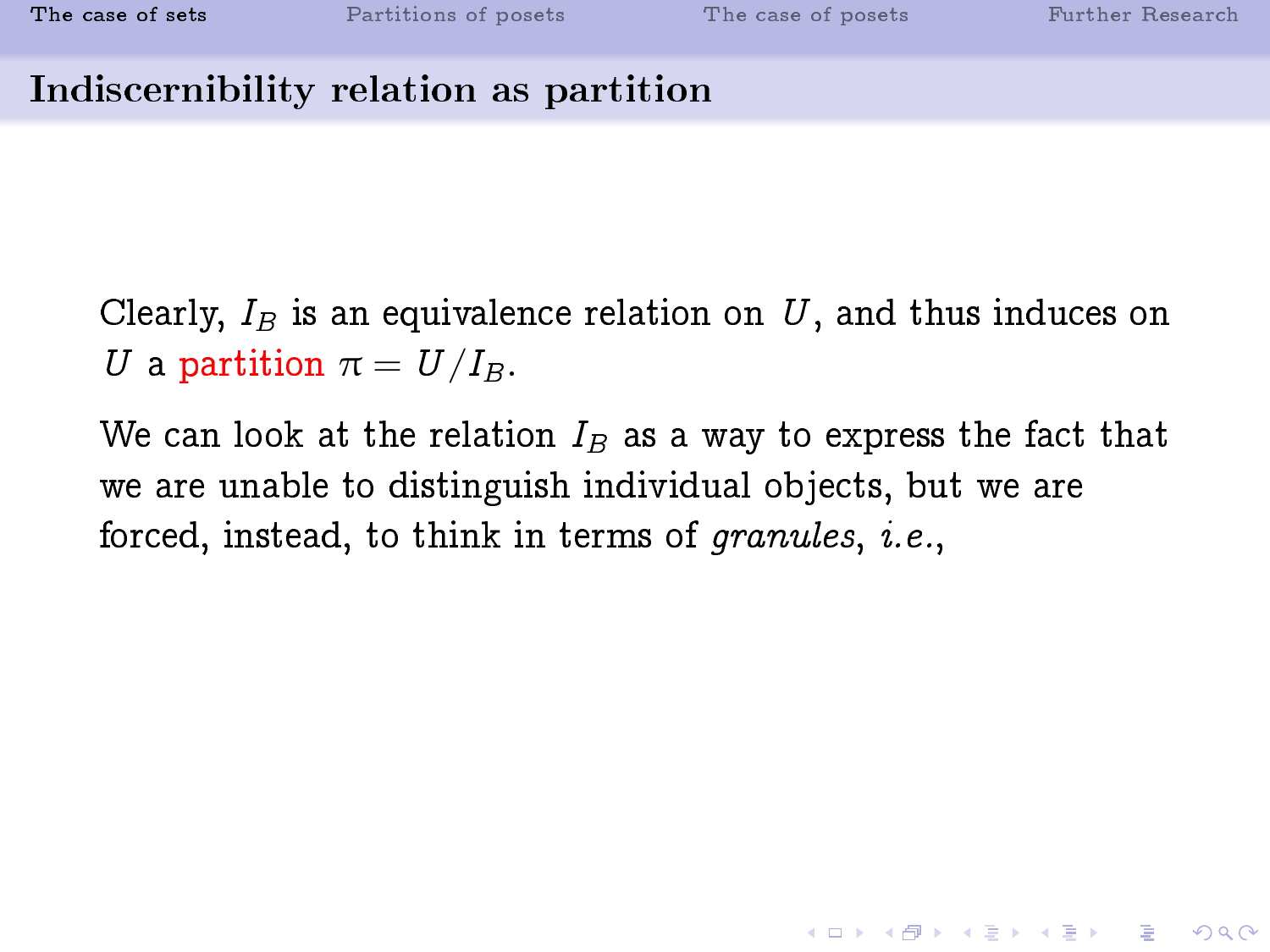#### Indiscernibility relation as partition

Clearly,  $I_B$  is an equivalence relation on U, and thus induces on U a partition  $\pi = U/I_B$ .

We can look at the relation  $I_B$  as a way to express the fact that we are unable to distinguish individual objects, but we are forced, instead, to think in terms of granules, i.e., in terms of blocks of a partition.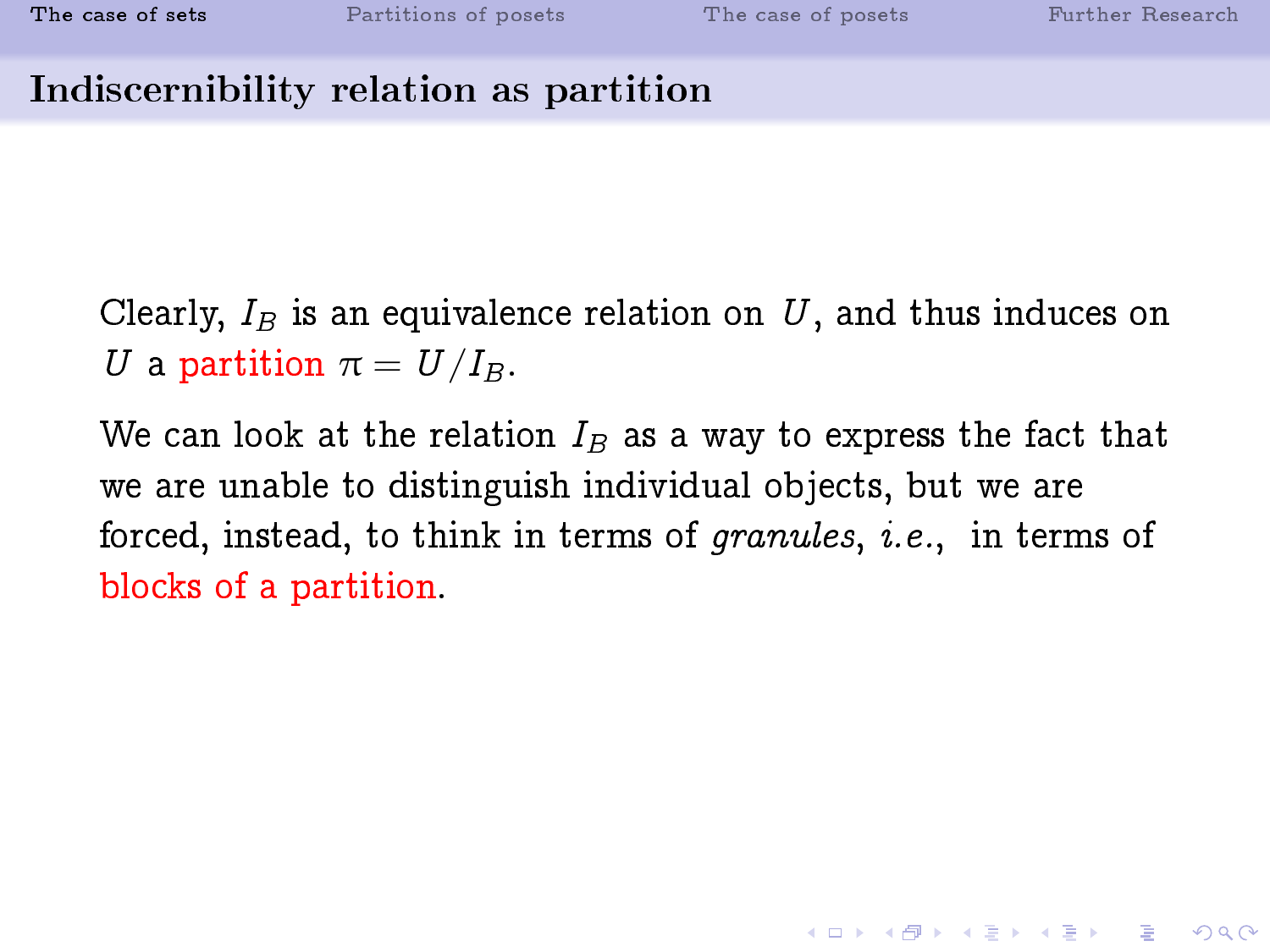**A DIA 4 B A DIA A B A DIA 4 DIA A DIA B** 

#### Indiscernibility relation as partition

Clearly,  $I_B$  is an equivalence relation on U, and thus induces on U a partition  $\pi = U/I_B$ .

We can look at the relation  $I_B$  as a way to express the fact that we are unable to distinguish individual objects, but we are forced, instead, to think in terms of granules, i.e., in terms of blocks of a partition.

In symbols, if  $x, y \in U$ , x is distinguishable from y if and only if  $[x]_{\pi} \neq [y]_{\pi}$ .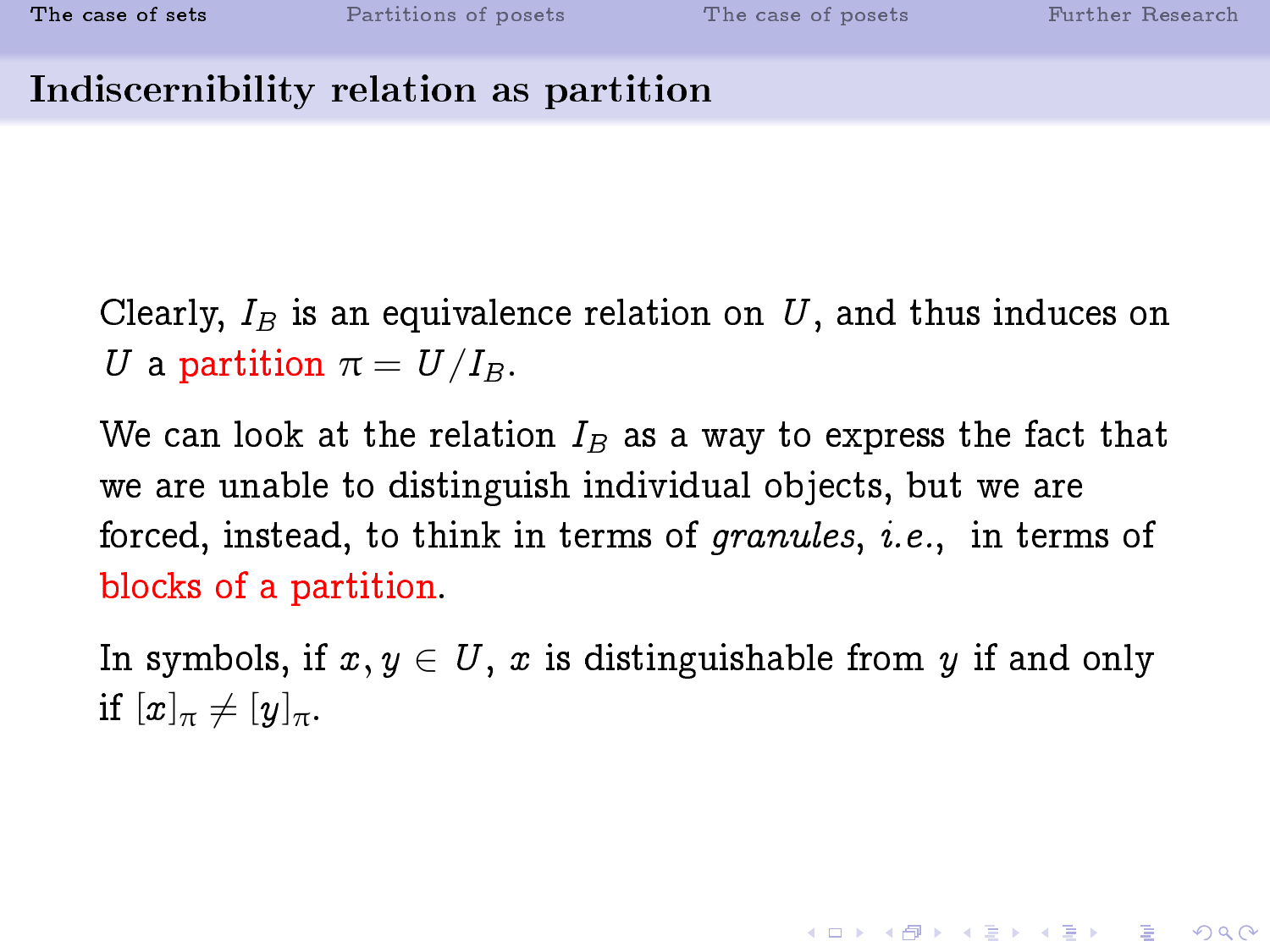| The case of sets    | Partitions of posets | The case of posets | Further Research |
|---------------------|----------------------|--------------------|------------------|
| From sets to posets |                      |                    |                  |

<span id="page-9-0"></span>Consider an information system  $P = (P, A)$  having as universe a finite poset  $P = (U, \leqslant)$ .

K ロ ▶ K 레 ▶ K 코 ▶ K 코 ▶ 『코 │ ◆ 9 Q ⊙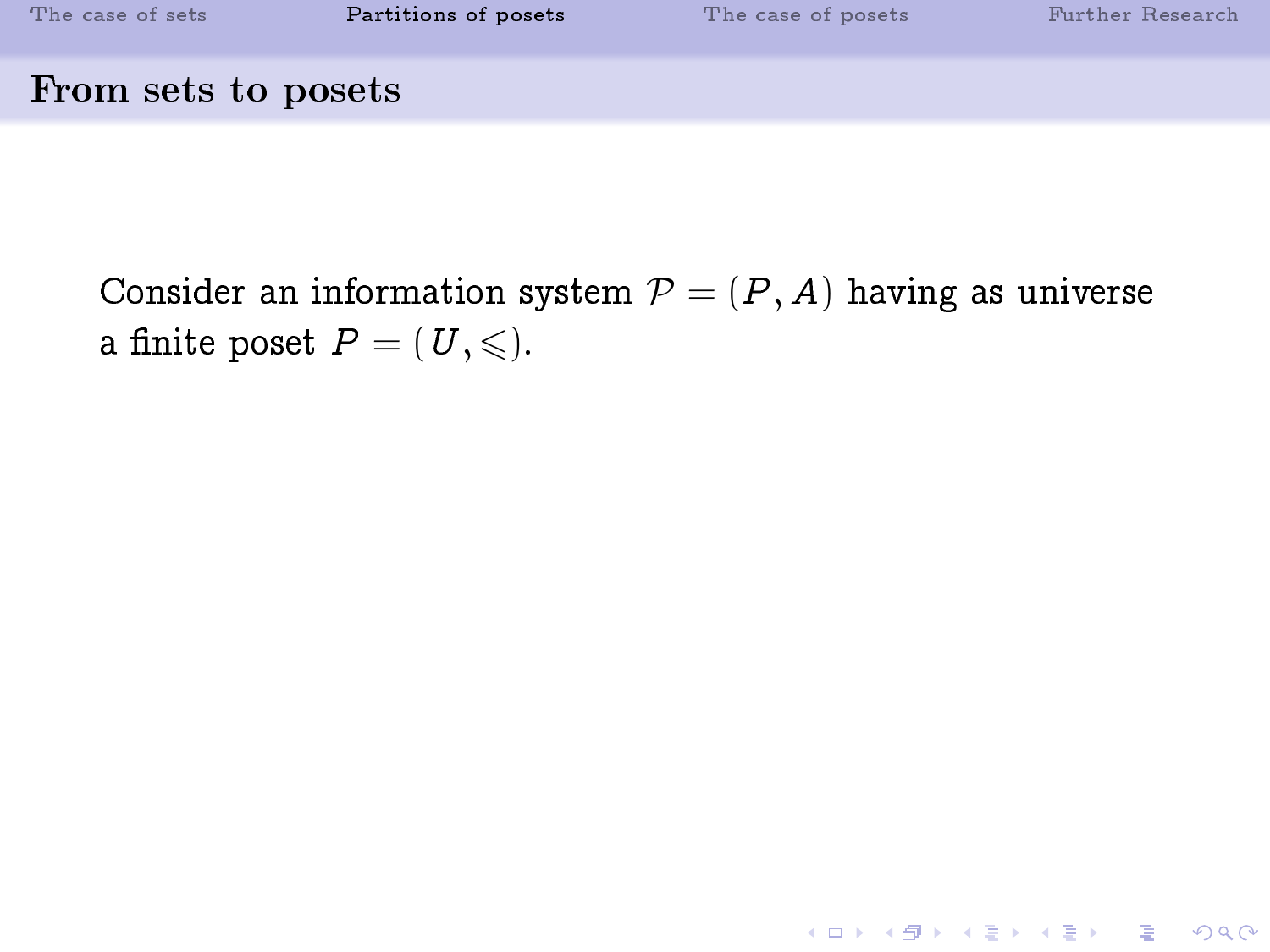From sets to posets

Consider an information system  $P = (P, A)$  having as universe a finite poset  $P = (U, \leqslant)$ .

An indiscernibility relation  $I_B$  on P induces a partition  $\pi$  on U,  $but...$ 

**KOD START KED KEN EL VAN**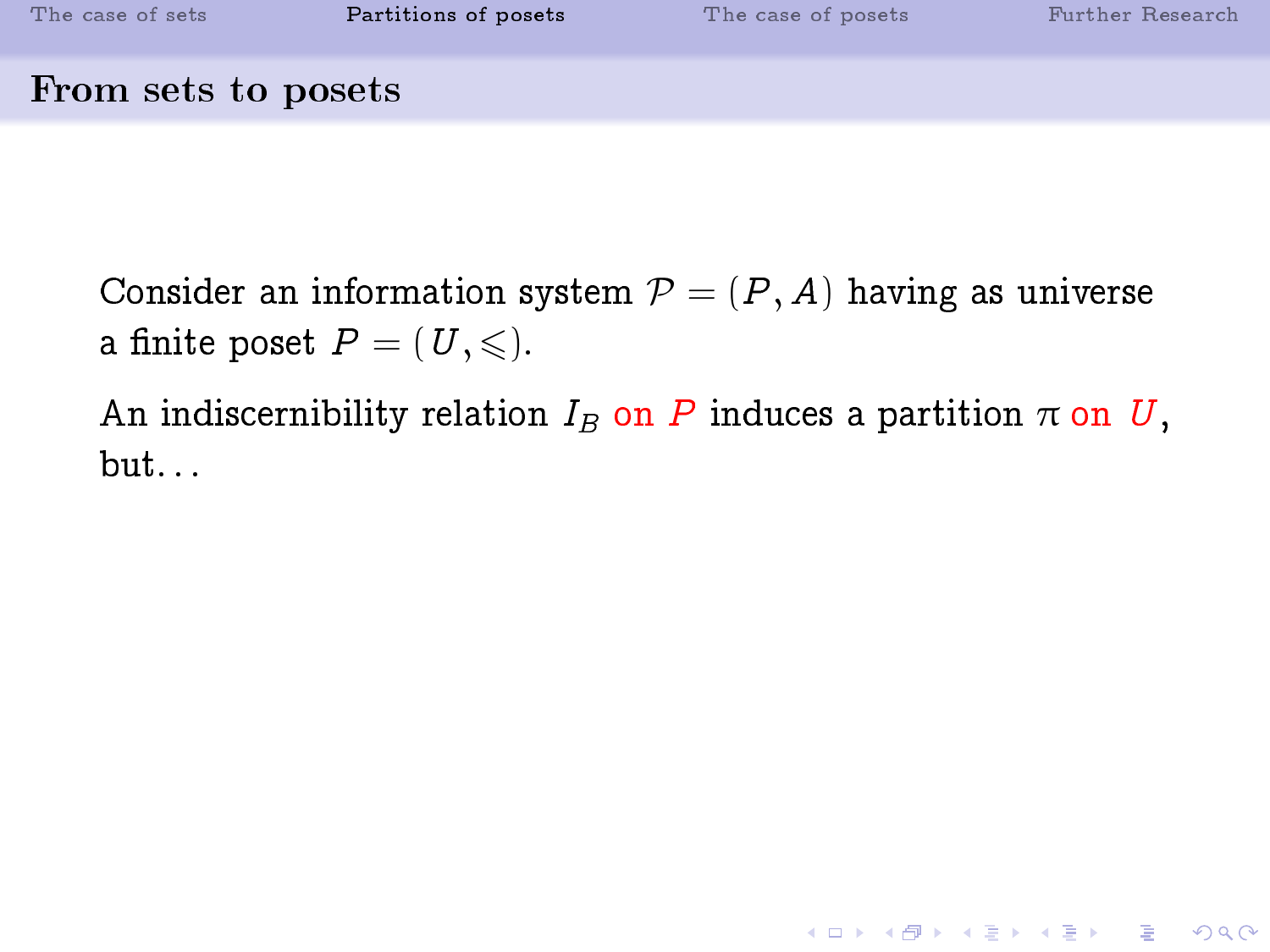From sets to posets

Consider an information system  $P = (P, A)$  having as universe a finite poset  $P = (U, \leqslant)$ .

An indiscernibility relation  $I_B$  on P induces a partition  $\pi$  on U,  $but...$ 

does it also induce a partition  $\pi$  on P?

**KOD START KED KEN EL VAN**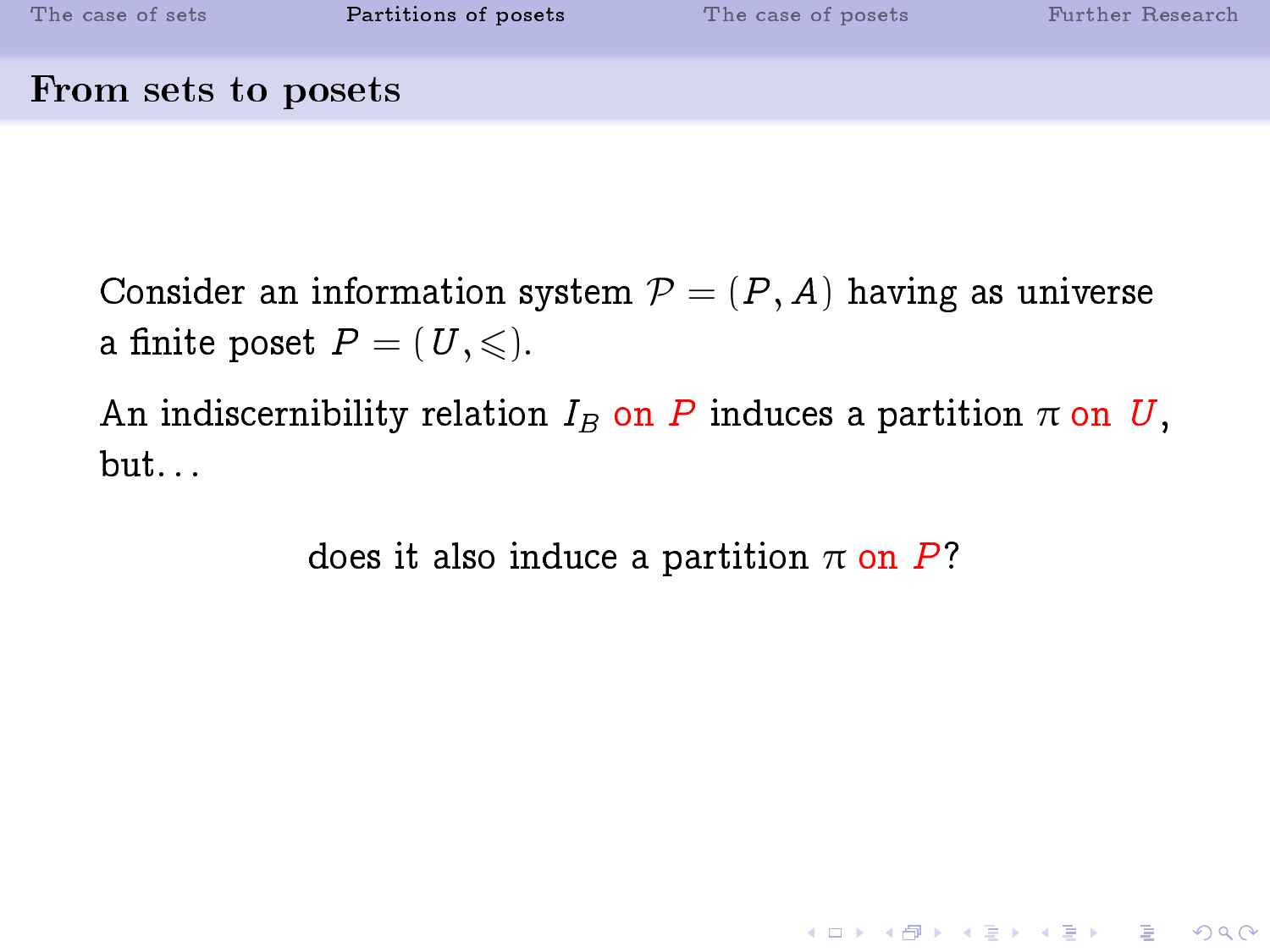From sets to posets

Consider an information system  $P = (P, A)$  having as universe a finite poset  $P = (U, \leqslant)$ .

An indiscernibility relation  $I_B$  on P induces a partition  $\pi$  on U, but. . .

does it also induce a partition  $\pi$  on P?

To answer this question we need a definition of partition of a poset.

**K ロ ▶ K 레 ▶ K 코 ▶ K 코 ▶ 『코』 ◆ 9 Q OK**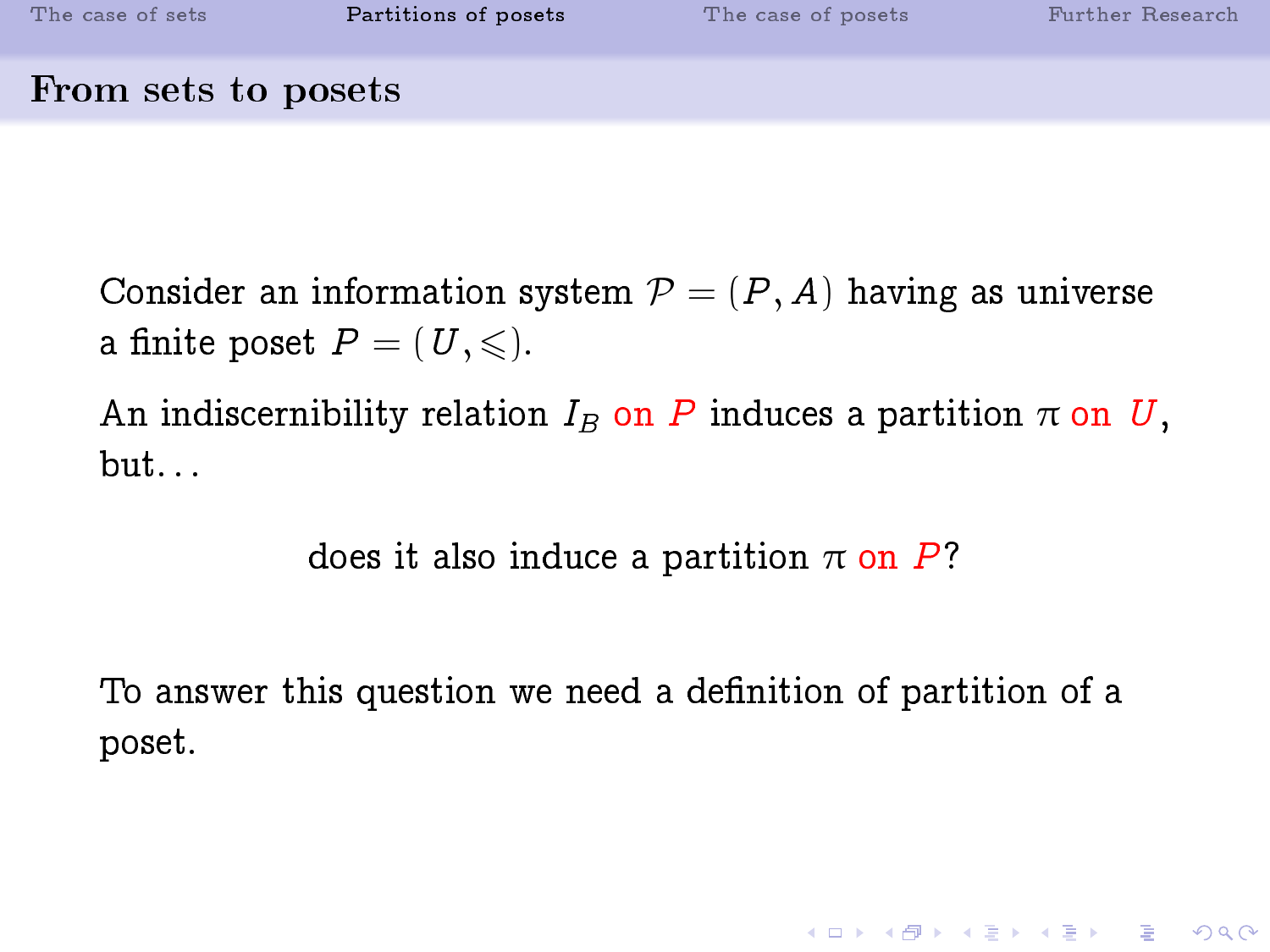#### Partition of a poset, introduction

A partition of a set can be defined in terms of *fibres* of a surjection: a partition of a set  $A$  is the set  $\{f^{-1}(y) \mid y \in B\}$  of fibres of a surjection  $f : A \rightarrow B$ .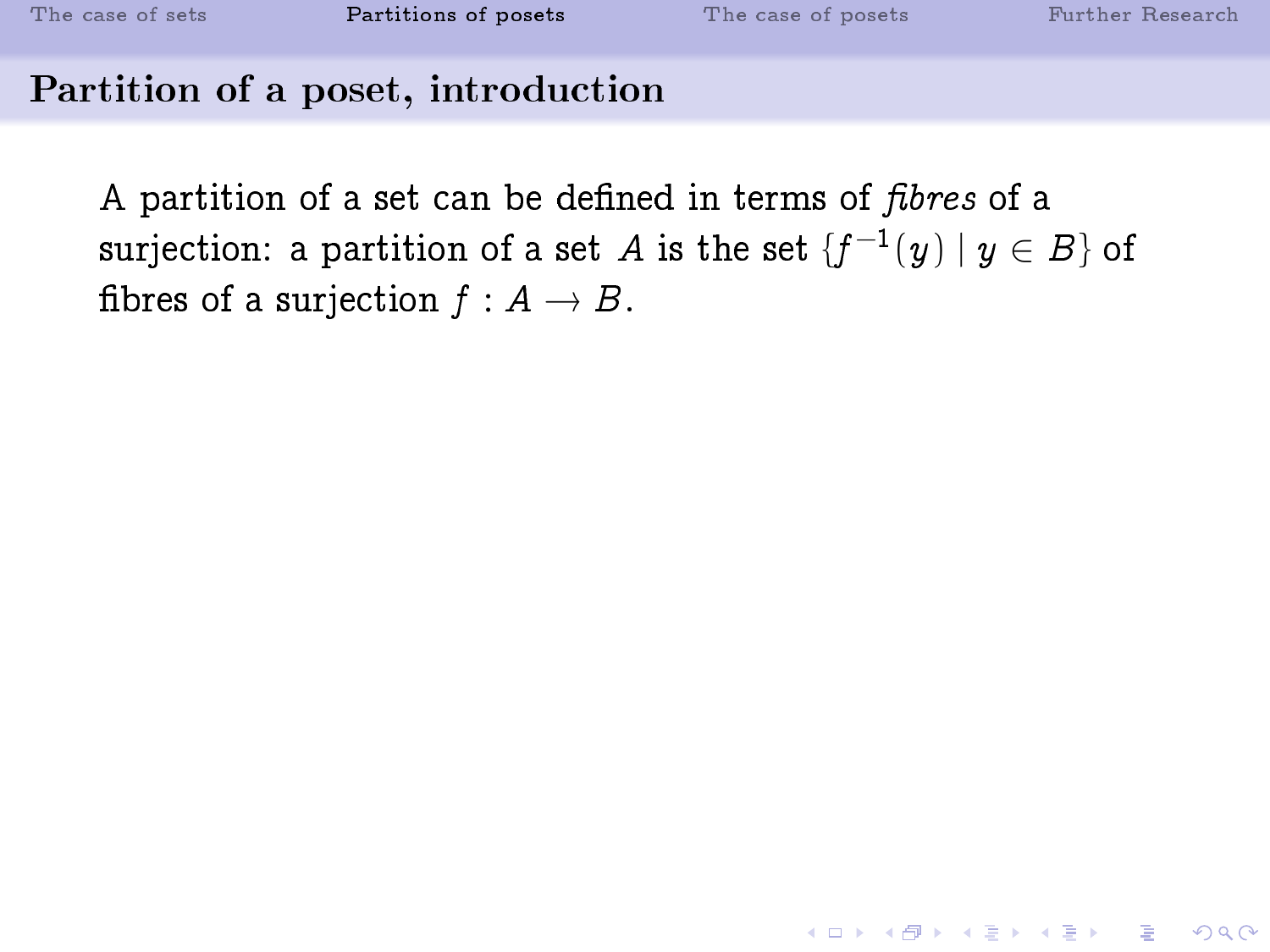#### Partition of a poset, introduction

A partition of a set can be defined in terms of *fibres* of a surjection: a partition of a set  $A$  is the set  $\{f^{-1}(y) \mid y \in B\}$  of fibres of a surjection  $f : A \rightarrow B$ .

Such kind of definition arise naturally when thinking in terms of categories, i.e., in terms of objects and maps between them.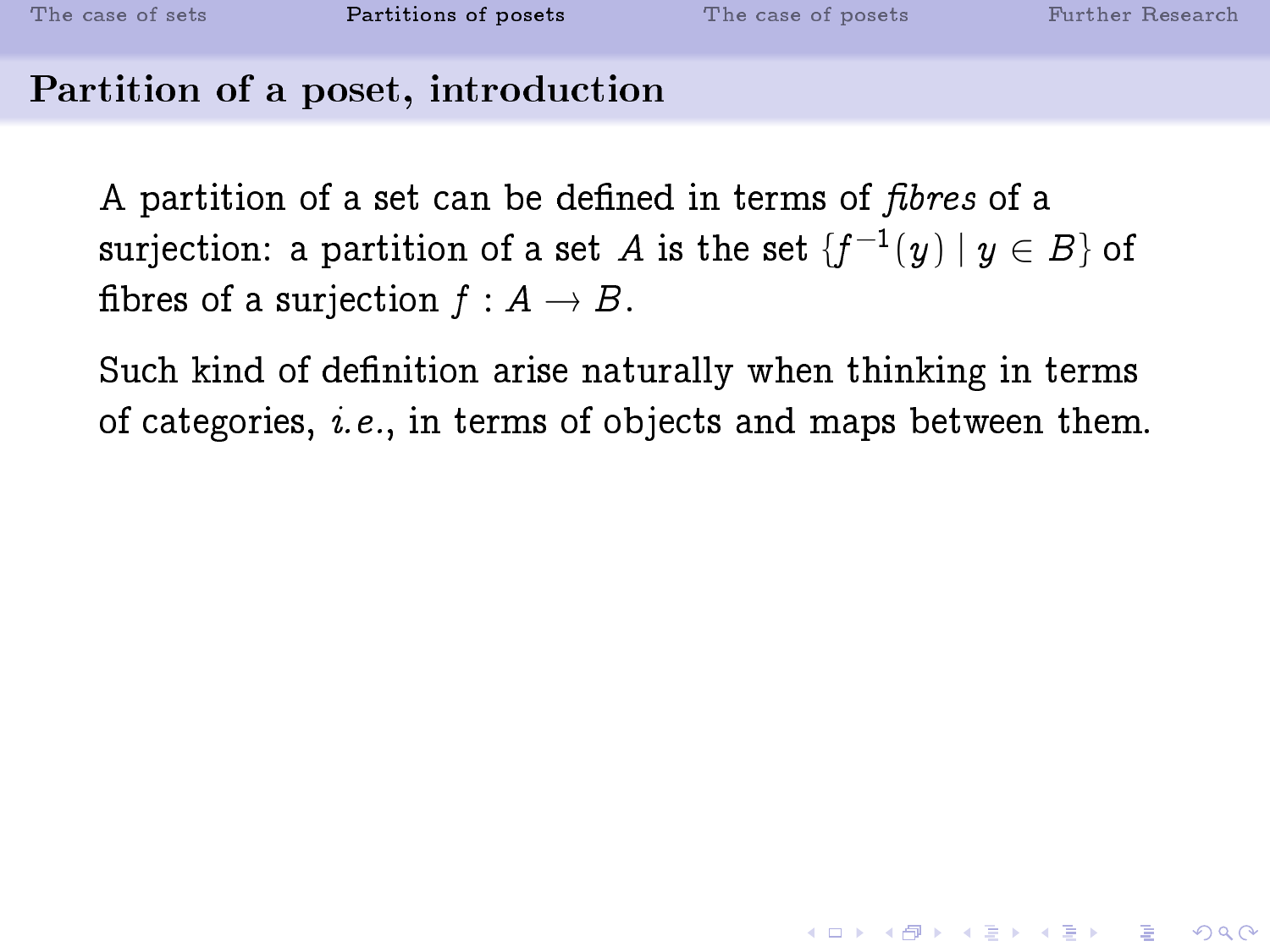### Partition of a poset, introduction

A partition of a set can be defined in terms of *fibres* of a surjection: a partition of a set  $A$  is the set  $\{f^{-1}(y) \mid y \in B\}$  of fibres of a surjection  $f : A \rightarrow B$ .

Such kind of definition arise naturally when thinking in terms of categories, i.e., in terms of objects and maps between them.

In such framework, we can provide definitions of partition of a poset.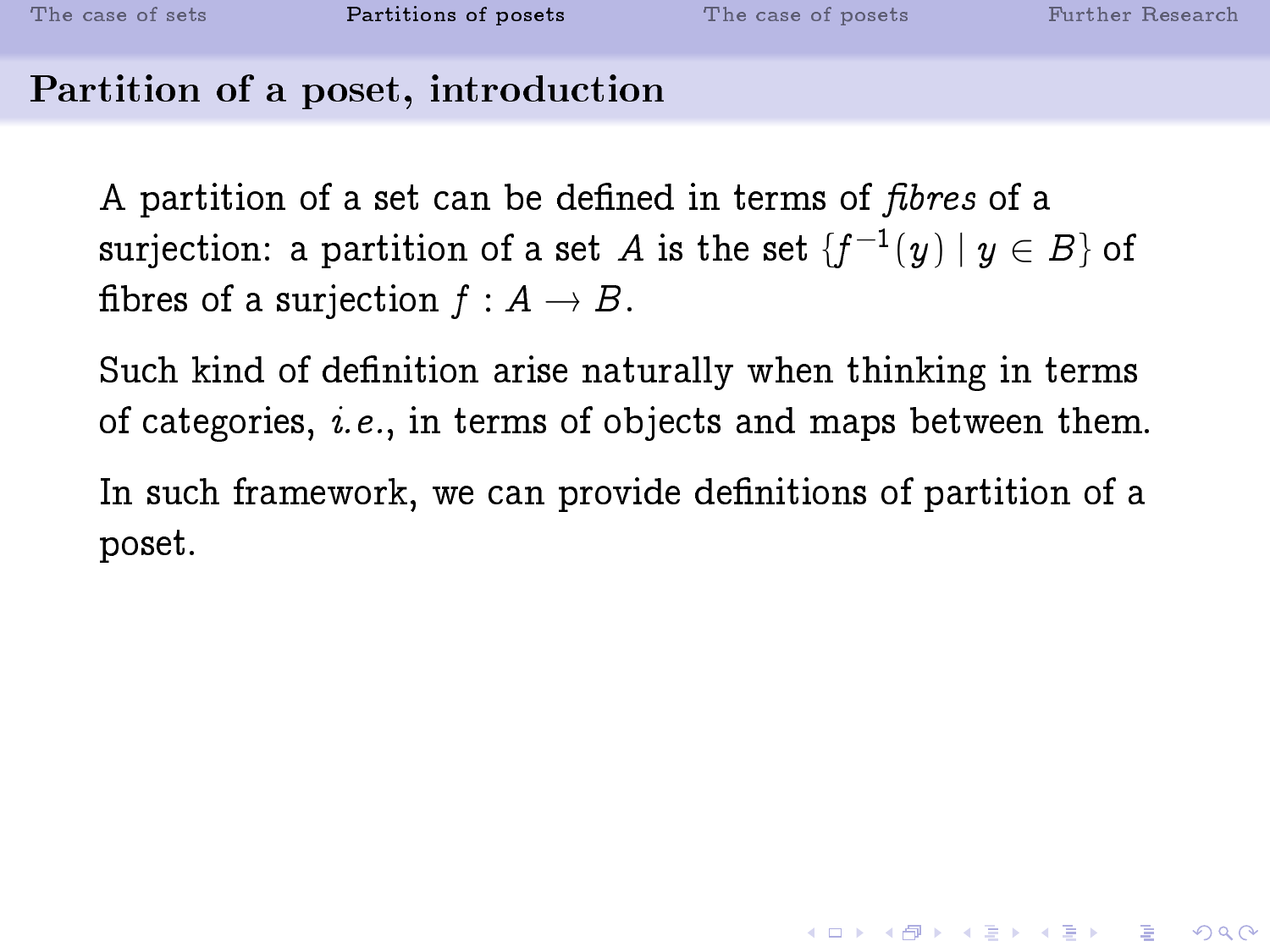#### Partition of a poset, introduction

A partition of a set can be defined in terms of *fibres* of a surjection: a partition of a set  $A$  is the set  $\{f^{-1}(y) \mid y \in B\}$  of fibres of a surjection  $f : A \rightarrow B$ .

Such kind of definition arise naturally when thinking in terms of categories, i.e., in terms of objects and maps between them.

In such framework, we can provide definitions of partition of a poset.

- P. Codara, "A theory of partitions of partially ordered sets," Ph.D. dissertation, Università degli Studi di Milano, Italy, 2008.
- $\bullet$  ——, "Partitions of a Finite Partially Ordered Set," in From Combinatorics to Philosophy. The Legacy of G.-C. Rota, E. Damiani, O. D'Antona, V. Marra, and F. Palombi, Eds. New York: Springer US, 2009, pp. 45-59.
- **P.** Codara, O. M. D'Antona, and V. Marra, "Open Partitions and Probability Assignments in Gödel Logic," in ECSQARU, ser. LNCS (LNAI), vol. 5590. Springer, 2009, pp. 911-922.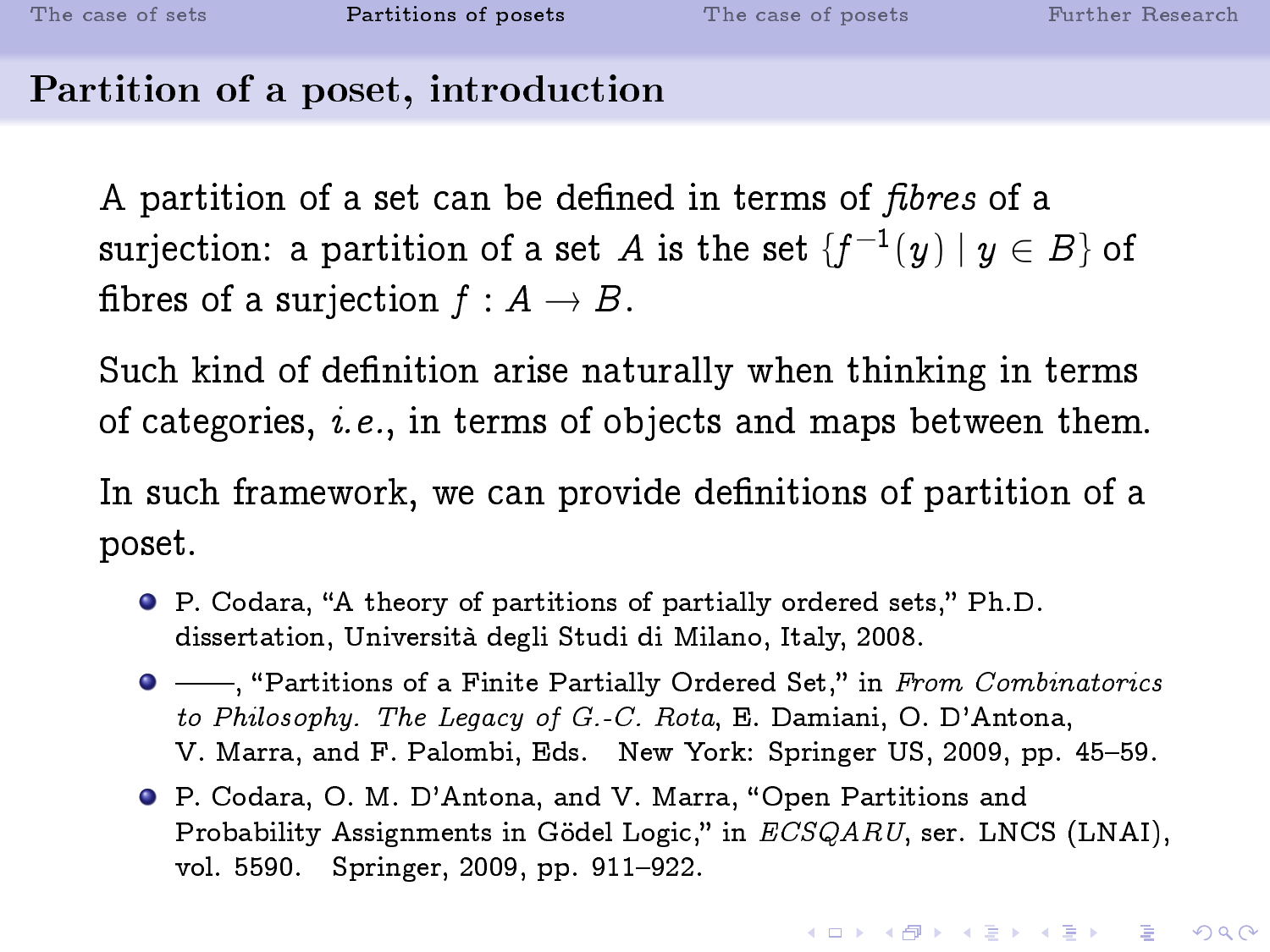| The case of sets           | Partitions of posets | The case of posets | Further Research |
|----------------------------|----------------------|--------------------|------------------|
| Partition of a poset $(1)$ |                      |                    |                  |

Consider the category Pos of posets and order-preserving maps (also called monotone maps).

K ロ ▶ K 個 ▶ K 할 ▶ K 할 ▶ 이 할 → 900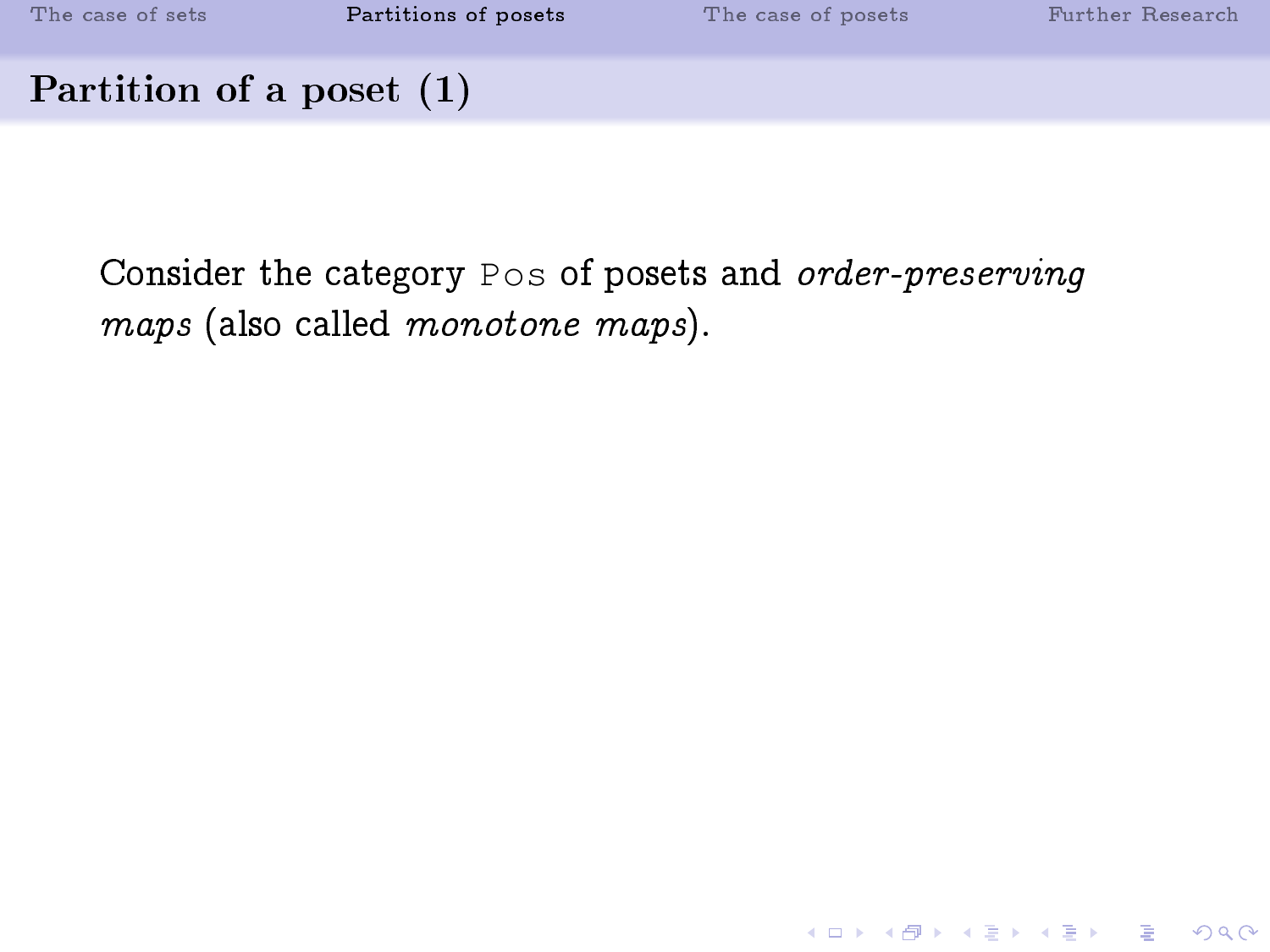Partition of a poset (1)

Consider the category Pos of posets and order-preserving maps (also called monotone maps).

In Pos we need to consider two different types of surjections. In categorical terms we need to make distinction between epimorphisms, and a subclass of epimorphisms, called regular epimorphisms. (In the category of sets these two classes coincide.)

**KOD START KED KEN EL VAN**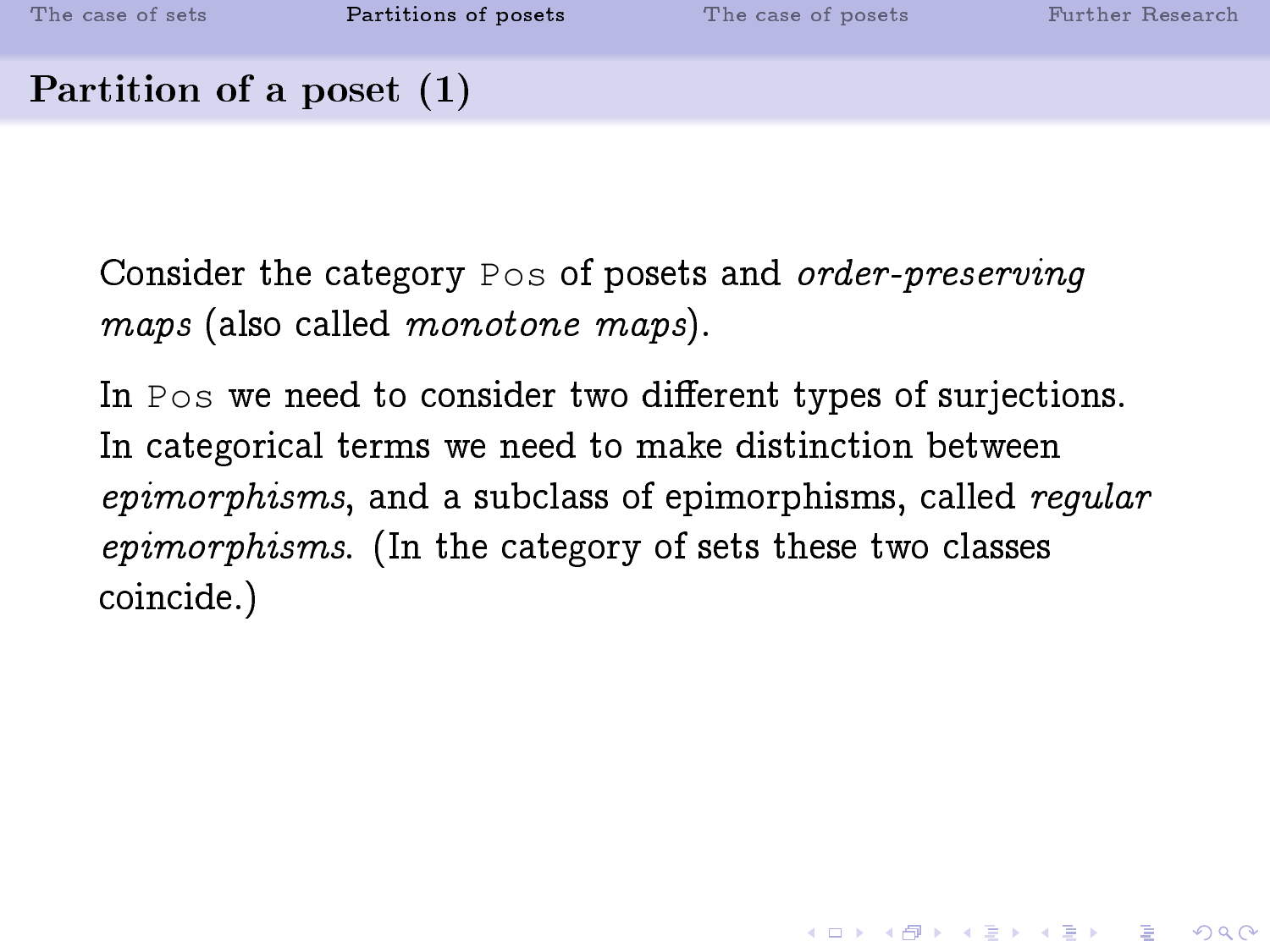Consider the category Pos of posets and order-preserving maps (also called monotone maps).

In Pos we need to consider two different types of surjections. In categorical terms we need to make distinction between epimorphisms, and a subclass of epimorphisms, called regular epimorphisms. (In the category of sets these two classes coincide.)

Such distinction leads us to introduce two different notions of partition of a poset, one based on the use of epimorphisms, the other based on the use of regular epimorphisms.

**KOD START KED KEN EL VAN**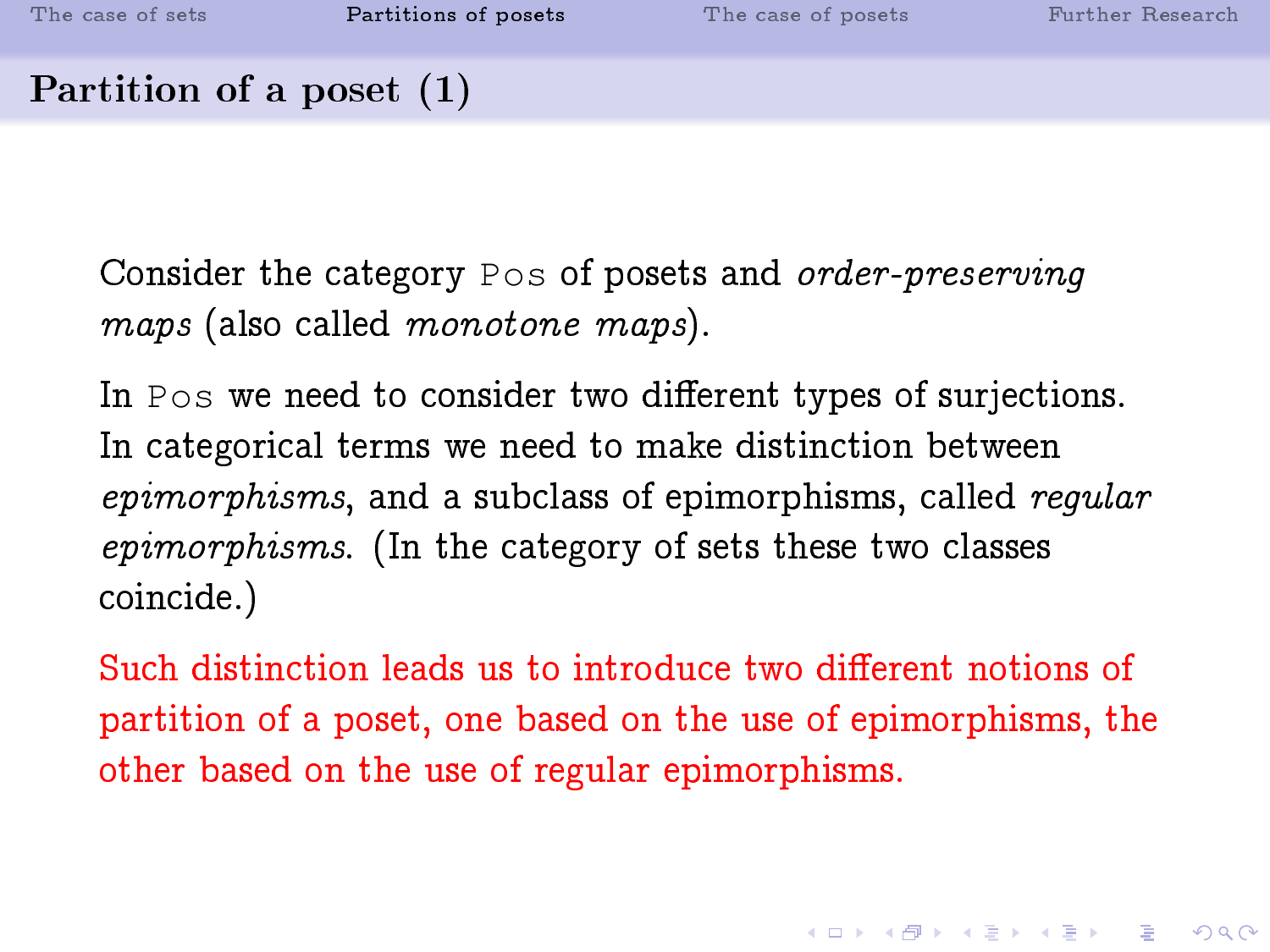#### Blockwise preorder

#### Blockwise preorder

Let  $(P, \leqslant)$  be a poset and let  $\pi$  be a partition of the set P. For  $x, y \in P$ , x is blockwise under y with respect to  $\pi$ , written  $x \lesssim_{\pi} y$ , if and only if there exists a sequence  $x = x_0, y_0, x_1, y_1, \ldots, x_n, y_n = y \in P$  satisfying the following conditions.

KEL KALK KEL KEL KARK

(1) For all 
$$
i \in \{0, ..., n\}
$$
,  $[x_i] = [y_i]$ .

$$
(2) \quad \text{For all } i \, \in \, \{0,\ldots,n-1\}, \, \, y_i \leqslant x_{i+1} \, .
$$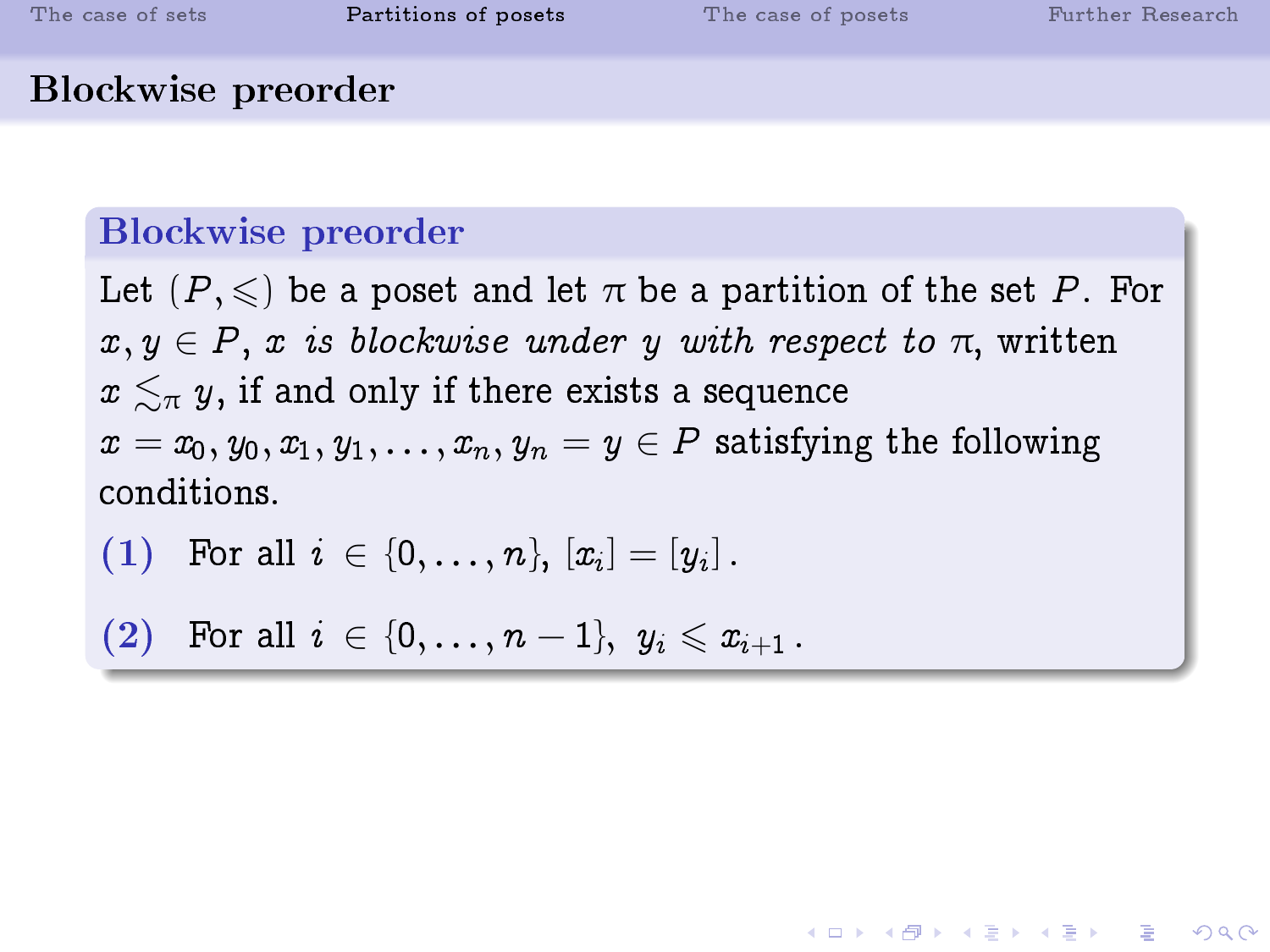#### Blockwise preorder

#### Blockwise preorder

Let  $(P, \leqslant)$  be a poset and let  $\pi$  be a partition of the set P. For  $x, y \in P$ , x is blockwise under y with respect to  $\pi$ , written  $x \lesssim_{\pi} y$ , if and only if there exists a sequence  $x = x_0, y_0, x_1, y_1, \ldots, x_n, y_n = y \in P$  satisfying the following conditions.

(1) For all 
$$
i \in \{0, ..., n\}
$$
,  $[x_i] = [y_i]$ .

(2) For all 
$$
i \in \{0, ..., n-1\}
$$
,  $y_i \leq x_{i+1}$ .

The definition of blockwise preorder allows us:

- to provide a characterization of regular epimorphisms;
- to provide intrinsic definitions of partitions of posets.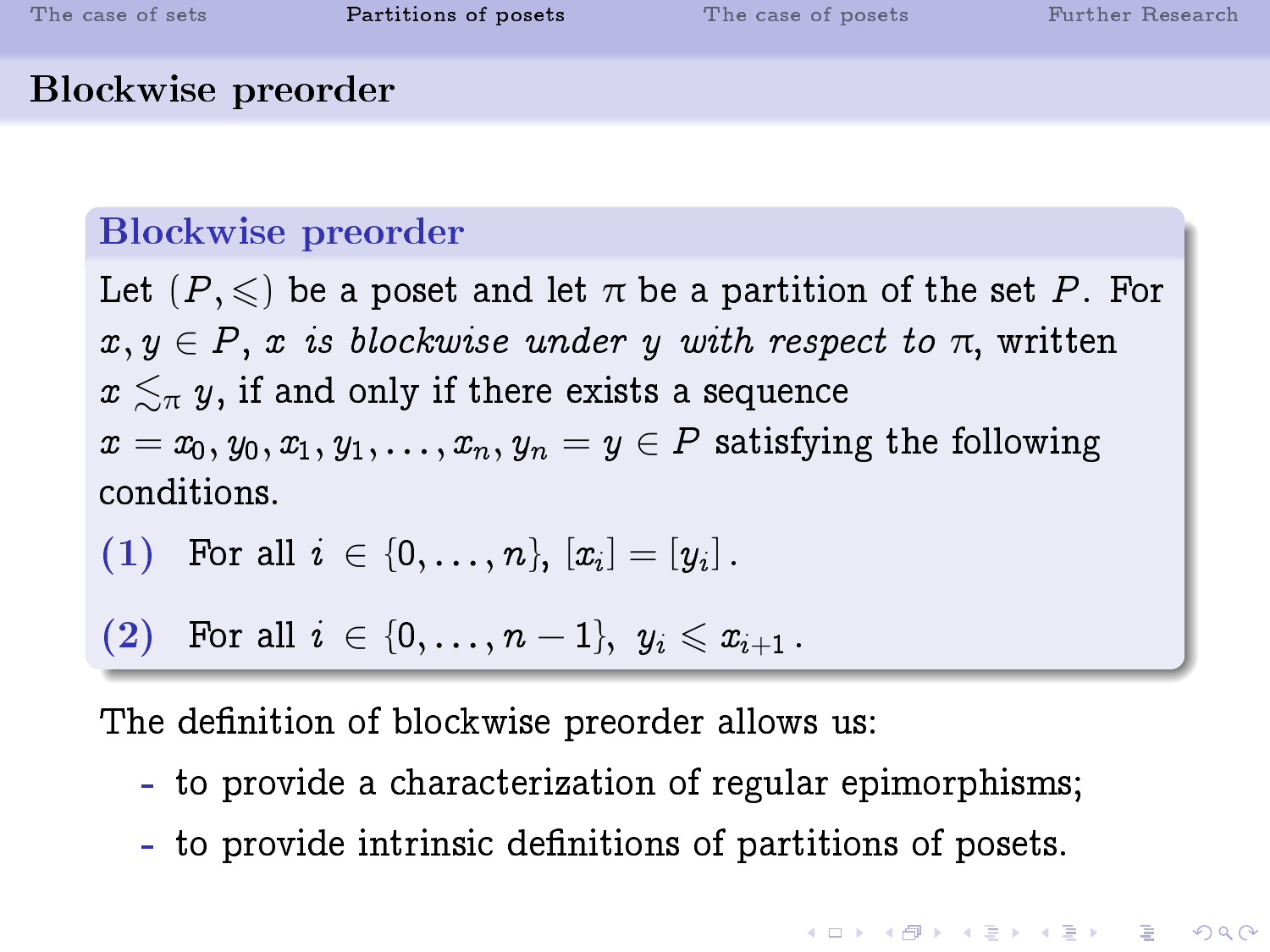| The case of sets           | Partitions of posets | The case of posets | Further Research |
|----------------------------|----------------------|--------------------|------------------|
| Partition of a poset $(2)$ |                      |                    |                  |

Intrinsic definitions of partitions of posets are given in terms of blocks and order among them.

K ロ ▶ K 레 ▶ K 코 ▶ K 코 ▶ 『코 │ ◆ 9 Q ⊙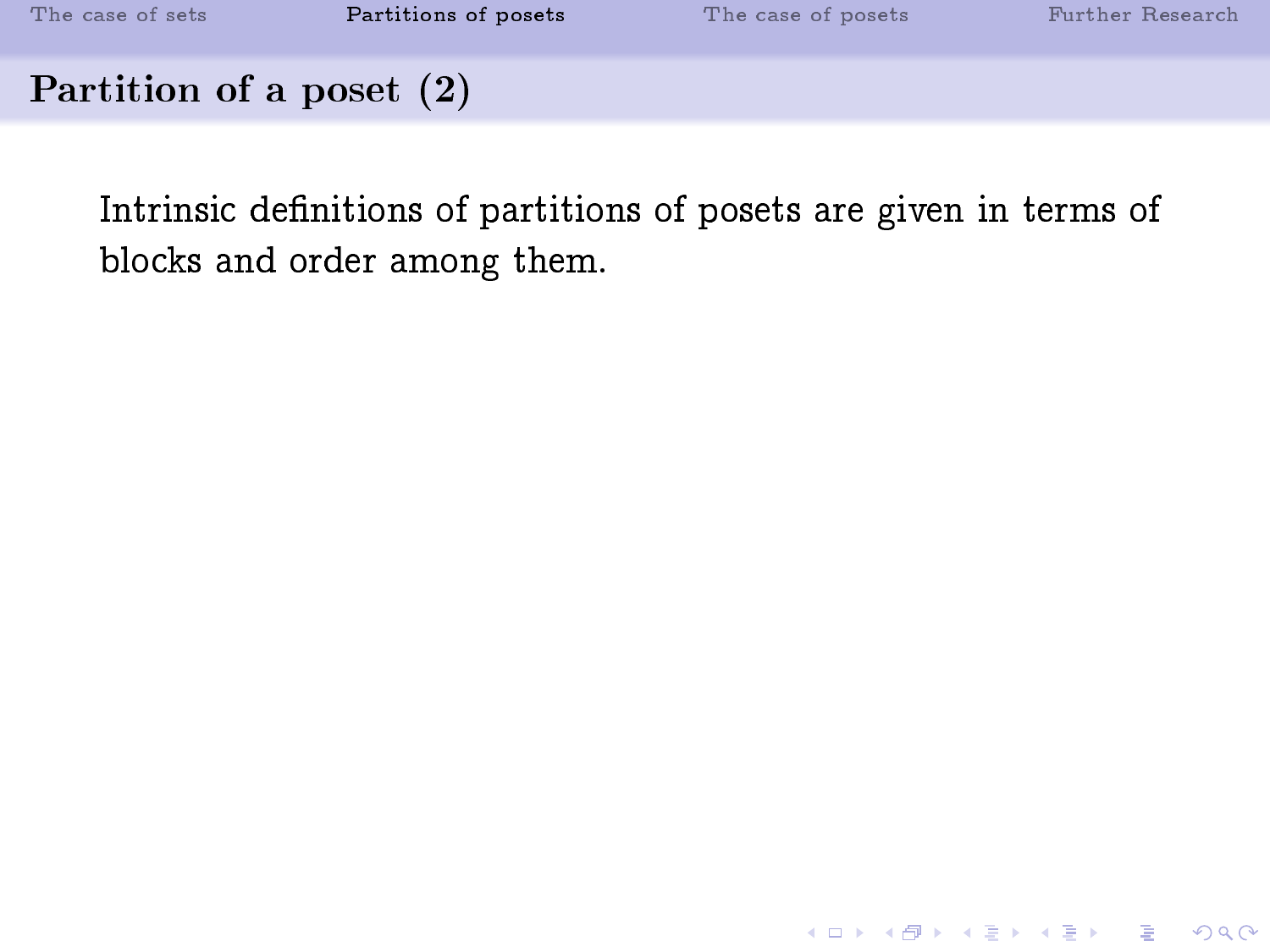Partition of a poset (2)

Intrinsic definitions of partitions of posets are given in terms of blocks and order among them.

**KORKA SERKER SHORA** 

### Monotone partition

A monotone partition of a poset P is a poset  $(\pi, \prec)$  where

- (i)  $\pi$  is a partition of the underlying set of P,
- (ii) for each  $x, y \in P$ ,  $x \leq y$  implies  $[x] \preceq [y]$ .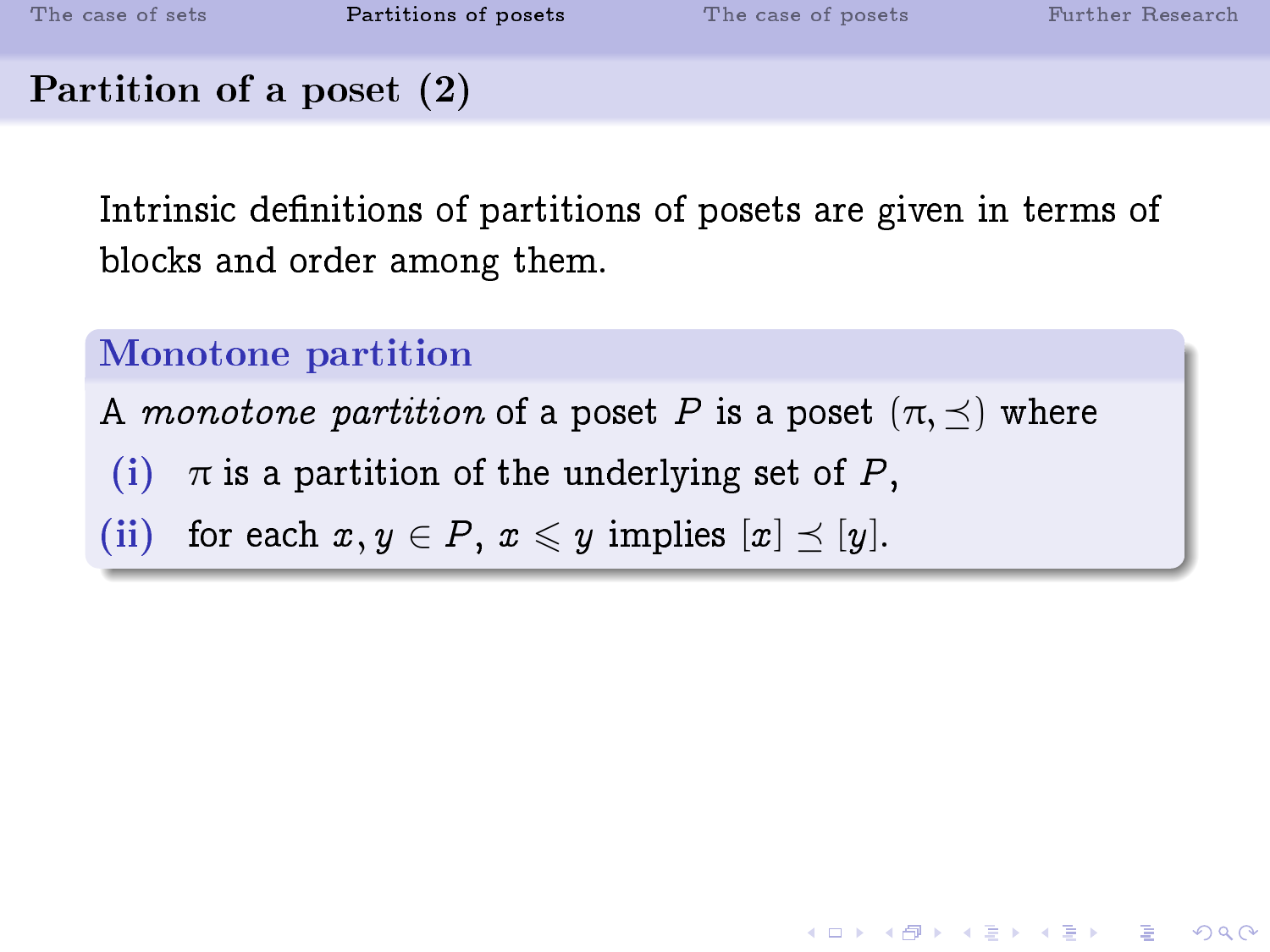Partition of a poset (2)

Intrinsic definitions of partitions of posets are given in terms of blocks and order among them.

### Monotone partition

A monotone partition of a poset P is a poset  $(\pi, \prec)$  where

- (i)  $\pi$  is a partition of the underlying set of P,
- (ii) for each  $x, y \in P$ ,  $x \leq y$  implies  $[x] \preceq [y]$ .

### Regular partition

A regular partition of a poset P is a poset  $(\pi, \prec)$  where

- (i)  $\pi$  is a partition of the underlying set of P,
- (ii) for each  $x, y \in P$ ,  $x \lesssim_{\pi} y$  if and only if  $[x] \preceq [y]$ .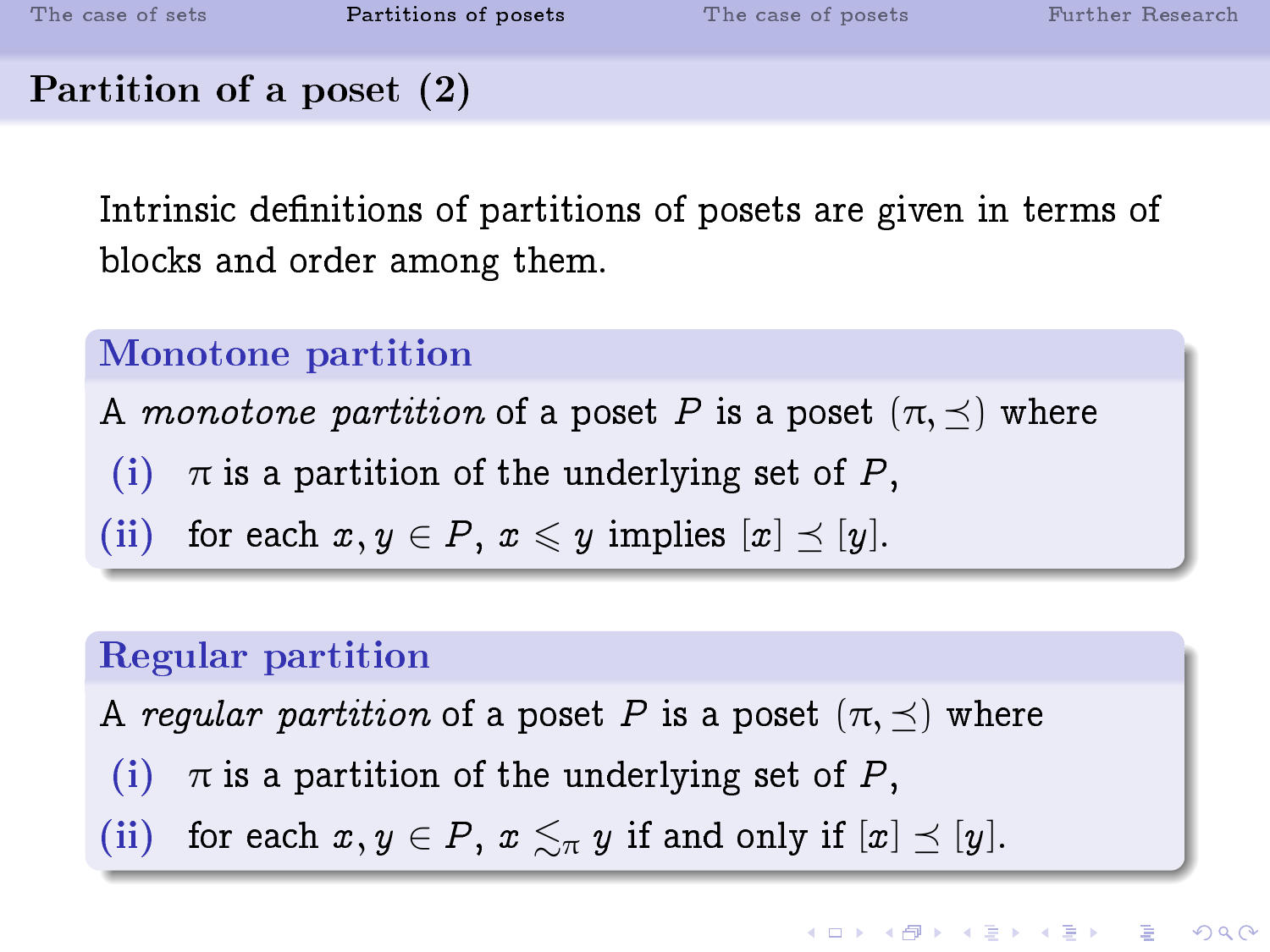**KOD 4 ADD 4 BD 4 BD BD 9 ACT** 

#### Indiscernibility relation on a poset

The question:

<span id="page-25-0"></span>Consider an information system  $P = (P, A)$  having as universe a finite poset  $P = (U, \leqslant)$ . Does an indiscernibility relation  $I_B$  on P induces a partition  $\pi$  on  $P$ ?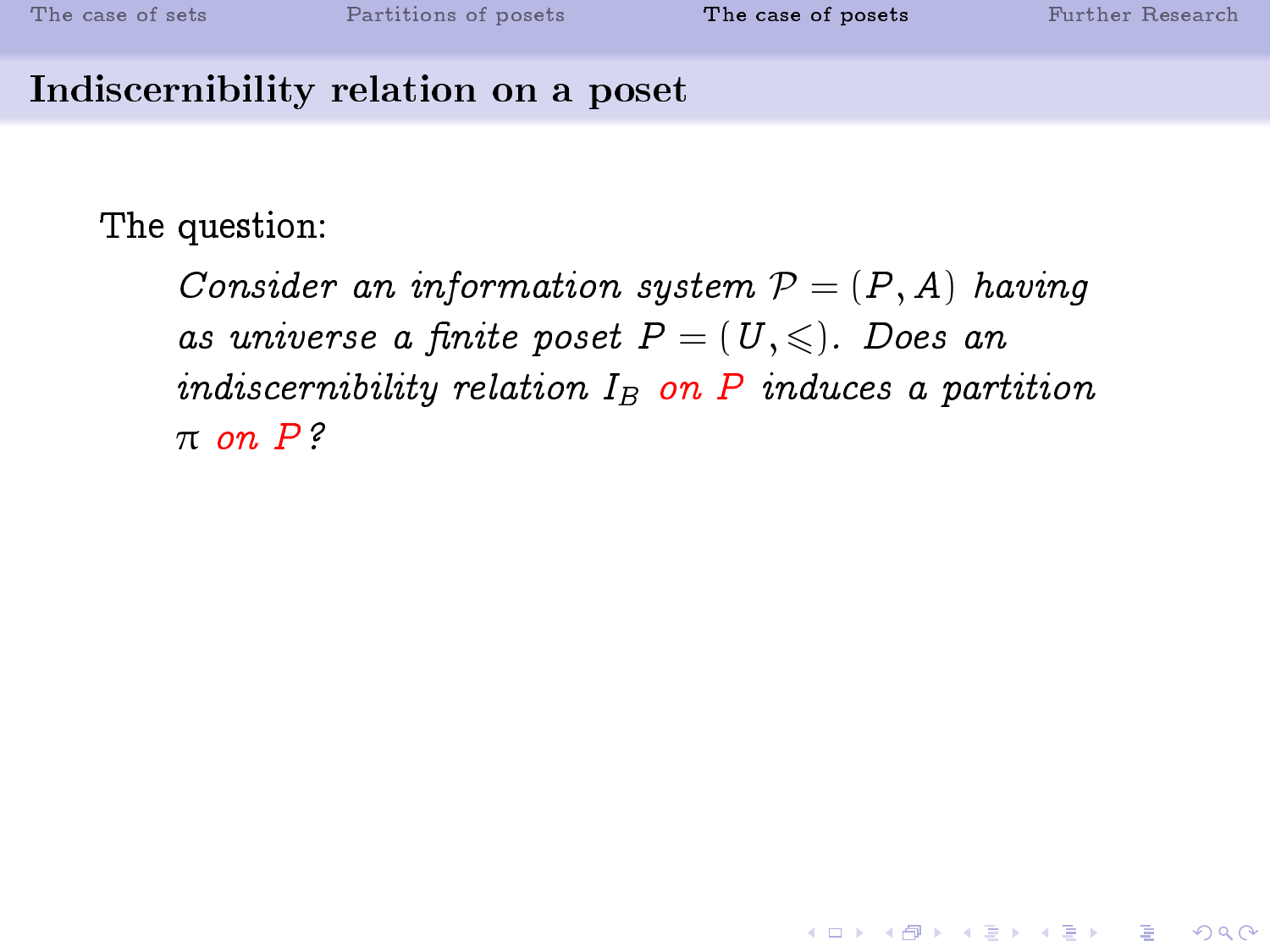### Indiscernibility relation on a poset

The question:

Consider an information system  $P = (P, A)$  having as universe a finite poset  $P = (U, \leqslant)$ . Does an indiscernibility relation  $I_B$  on P induces a partition  $\pi$  on  $P$ ?

The answer:

Not necessarily.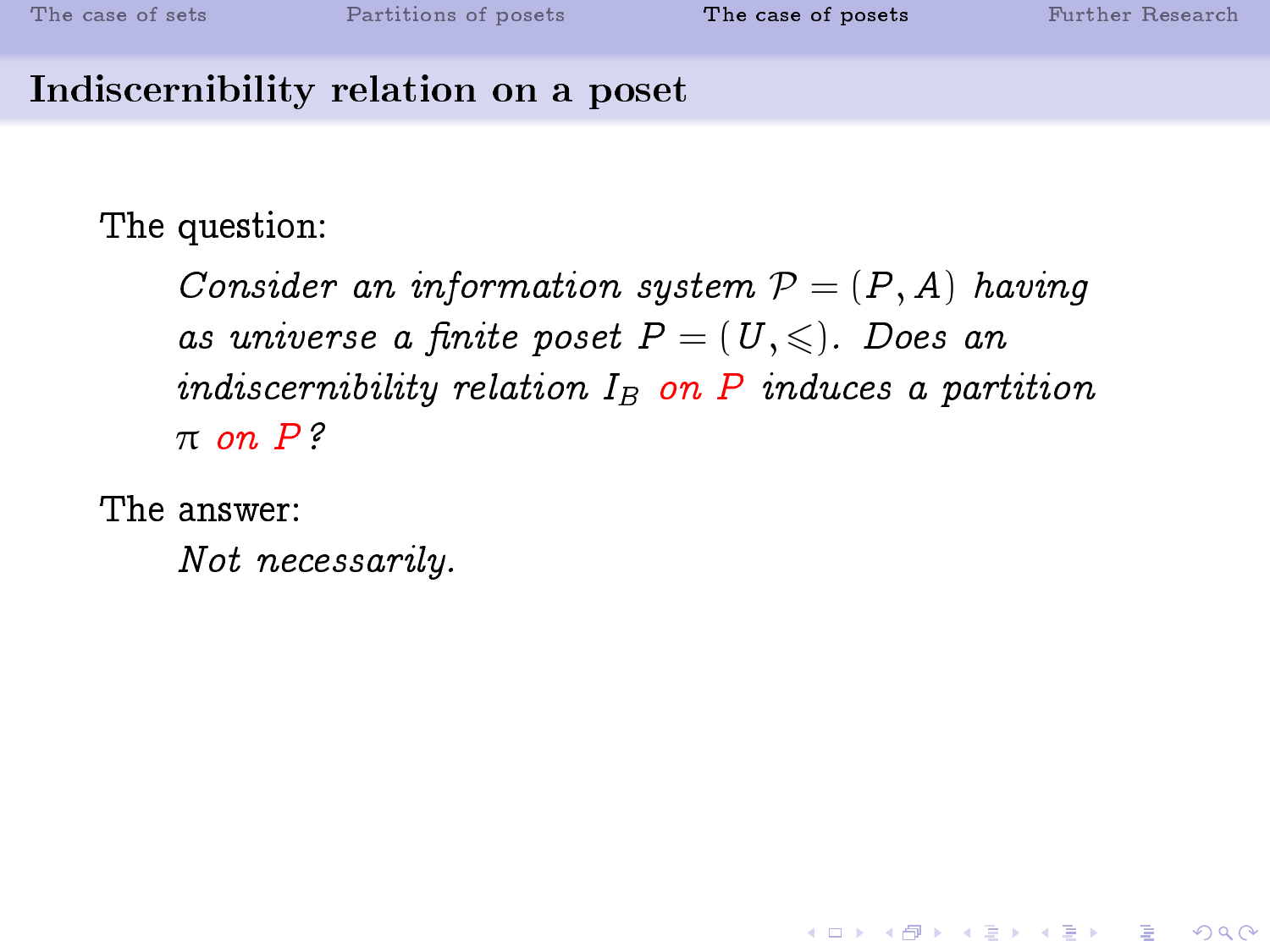### Indiscernibility relation on a poset

The question:

Consider an information system  $P = (P, A)$  having as universe a finite poset  $P = (U, \leqslant)$ . Does an indiscernibility relation  $I_B$  on P induces a partition  $\pi$  on  $P$ ?

The answer:

Not necessarily.

### Compatibility

Let  $P = (U, \leqslant)$  be a poset, let  $I_B$  be an indiscernibility relation on P, and let  $\pi = U/I_B$ . We say  $I_B$  is compatible with P if there exists a monotone partition  $(\pi, \preceq)$  of P.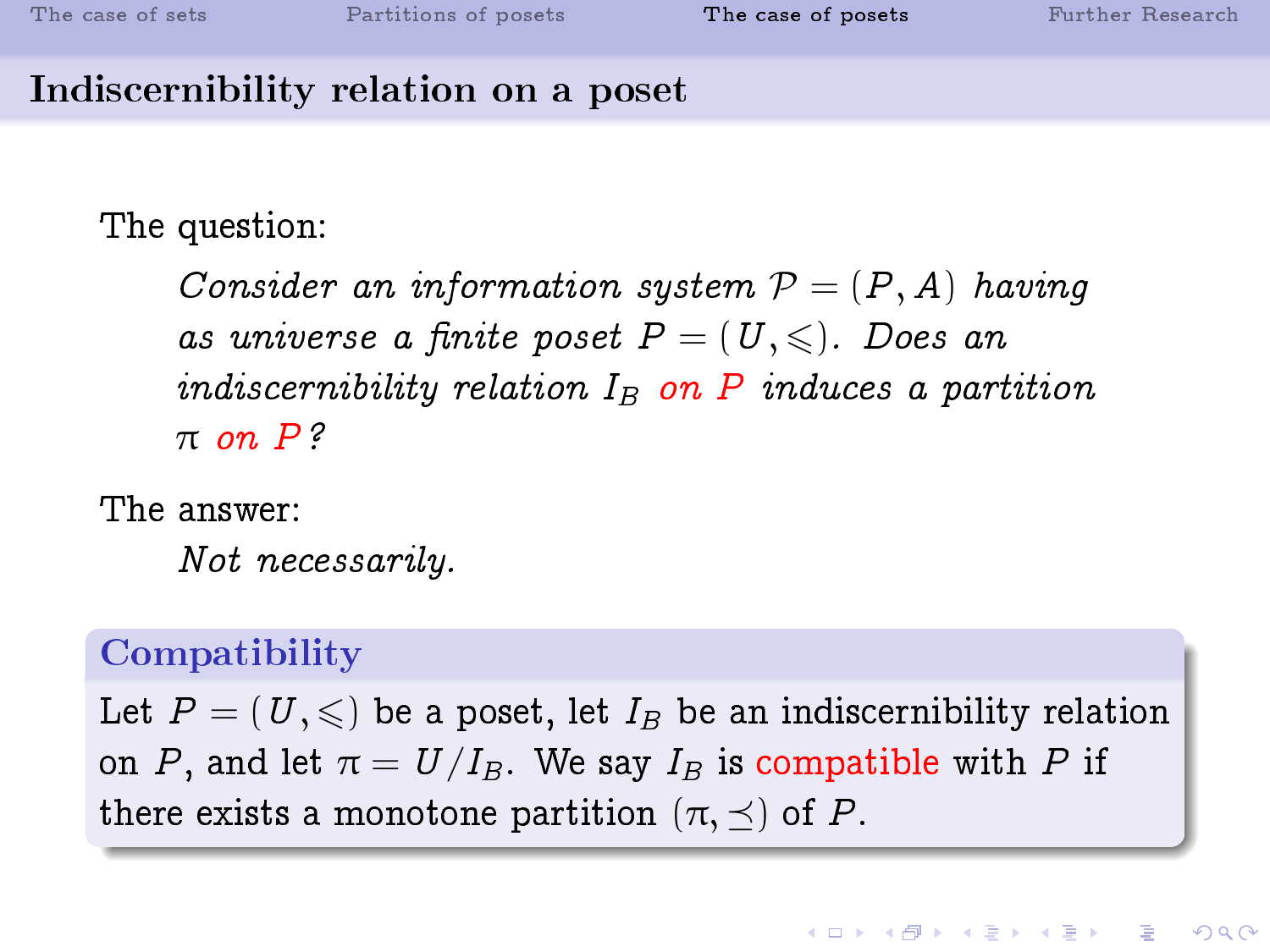#### Compatibility criterion

### Compatibility Criterion

Let  $P = (U, \leqslant)$  be a poset, let  $I_B$  be an indiscernibility relation on P, and let  $\pi = U/I_B$ . Then,  $I_B$  is compatible with P if and only if, for all  $x, y \in P$ ,

 $x \leq_{\pi} y$  and  $y \leq_{\pi} x$  imply  $[x]_{\pi} = [y]_{\pi}$ .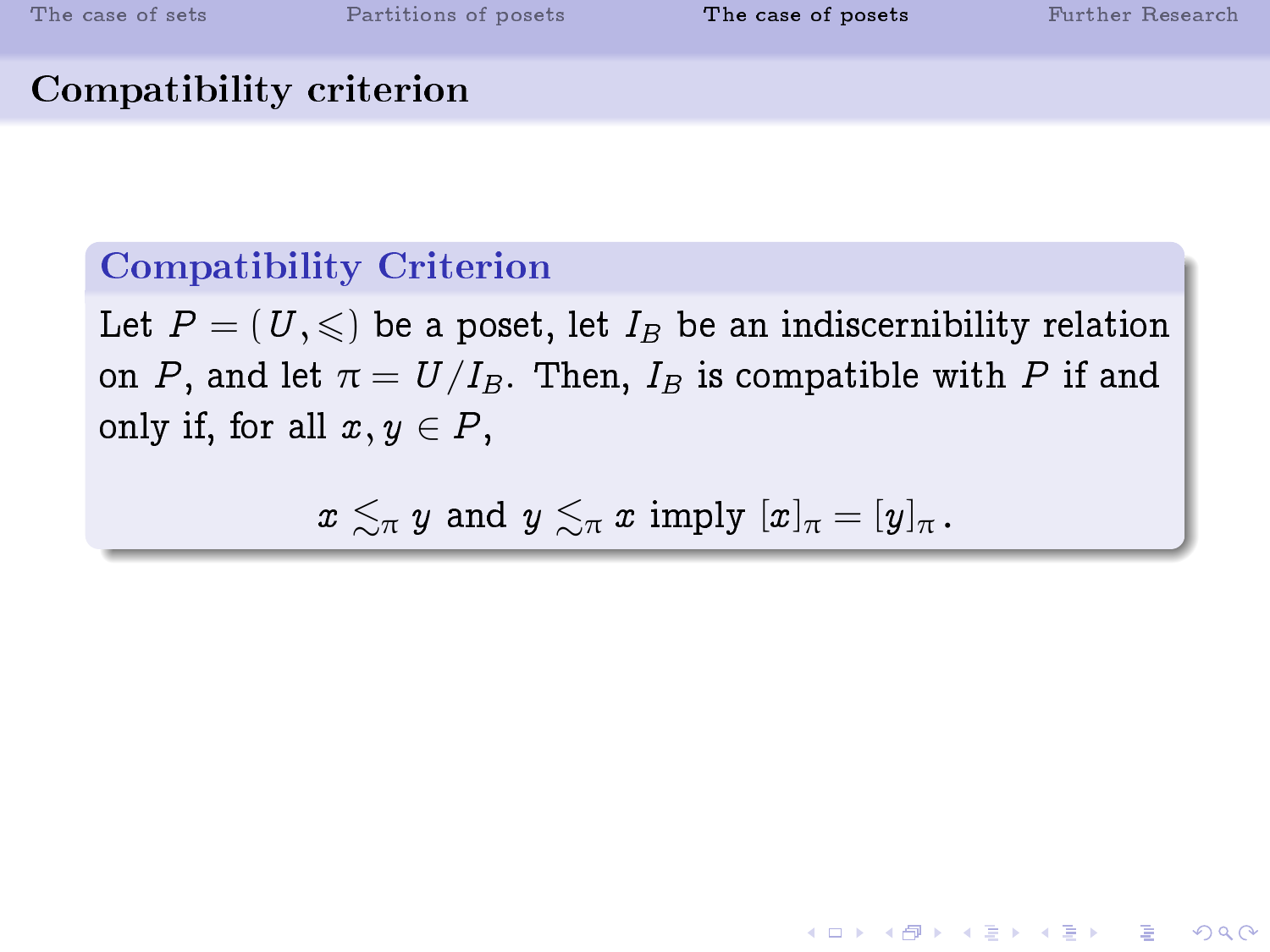**KOR & KERKER ADA KON** 

### Compatibility criterion

#### Compatibility Criterion

Let  $P = (U, \leqslant)$  be a poset, let  $I_B$  be an indiscernibility relation on P, and let  $\pi = U/I_B$ . Then,  $I_B$  is compatible with P if and only if, for all  $x, y \in P$ ,

$$
x \lesssim_{\pi} y \text{ and } y \lesssim_{\pi} x \text{ imply } [x]_{\pi} = [y]_{\pi}.
$$

#### **Uniqueness**

Let  $P = (U, \leqslant)$  be a poset, let  $I_B$  be an indiscernibility relation on P, and let  $\pi = U/I_B$ . If  $I_B$  is compatible with P, then  $\pi$ admits a unique extension to a regular partition of P.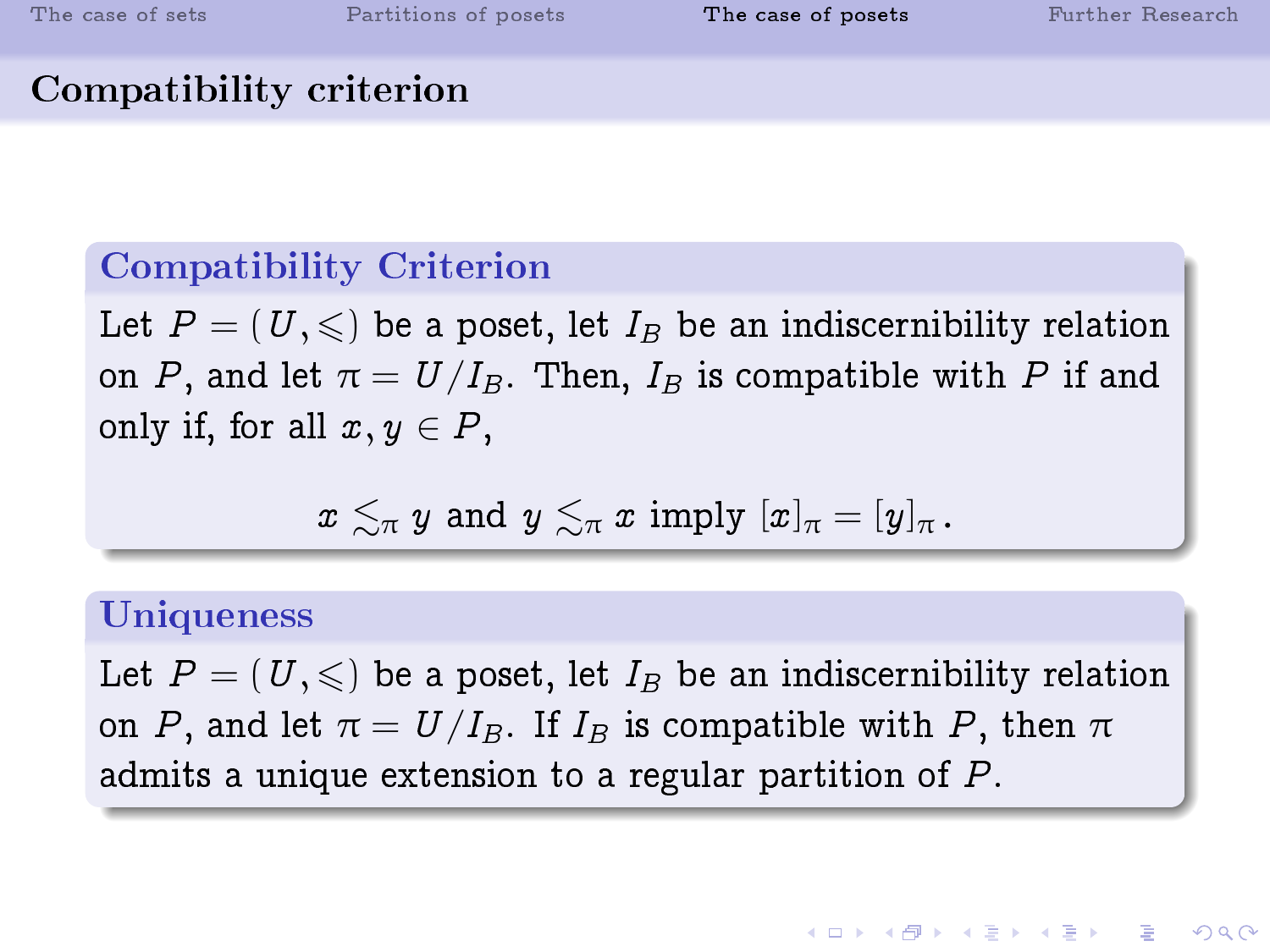Example (1)

Consider the following table, reporting a collection of houses for sale in the city of Merate, Lecco, Italy.

| House        | Price $(\in)$ | Size $(m^2)$ | District  | Condition | Rooms |
|--------------|---------------|--------------|-----------|-----------|-------|
| a            | 200.000       | 50           | Centre    | excellent | 2     |
| b            | 170.000       | 70           | Centre    | poor      | 3     |
| C            | 185.000       | 53           | Centre    | very good | 2     |
| d            | 190.000       | 68           | Sartirana | very good | 3     |
| e            | 140.000       | 60           | Sartirana | good      | 2     |
| $\mathsf{f}$ | 155.000       | 65           | Novate    | good      | 2     |
| q            | 250.000       | 85           | Novate    | excellent | 3     |
| h            | 240.000       | 75           | Novate    | excellent | 3     |

K ロ ▶ K 個 ▶ K 할 ▶ K 할 ▶ 이 할 → 900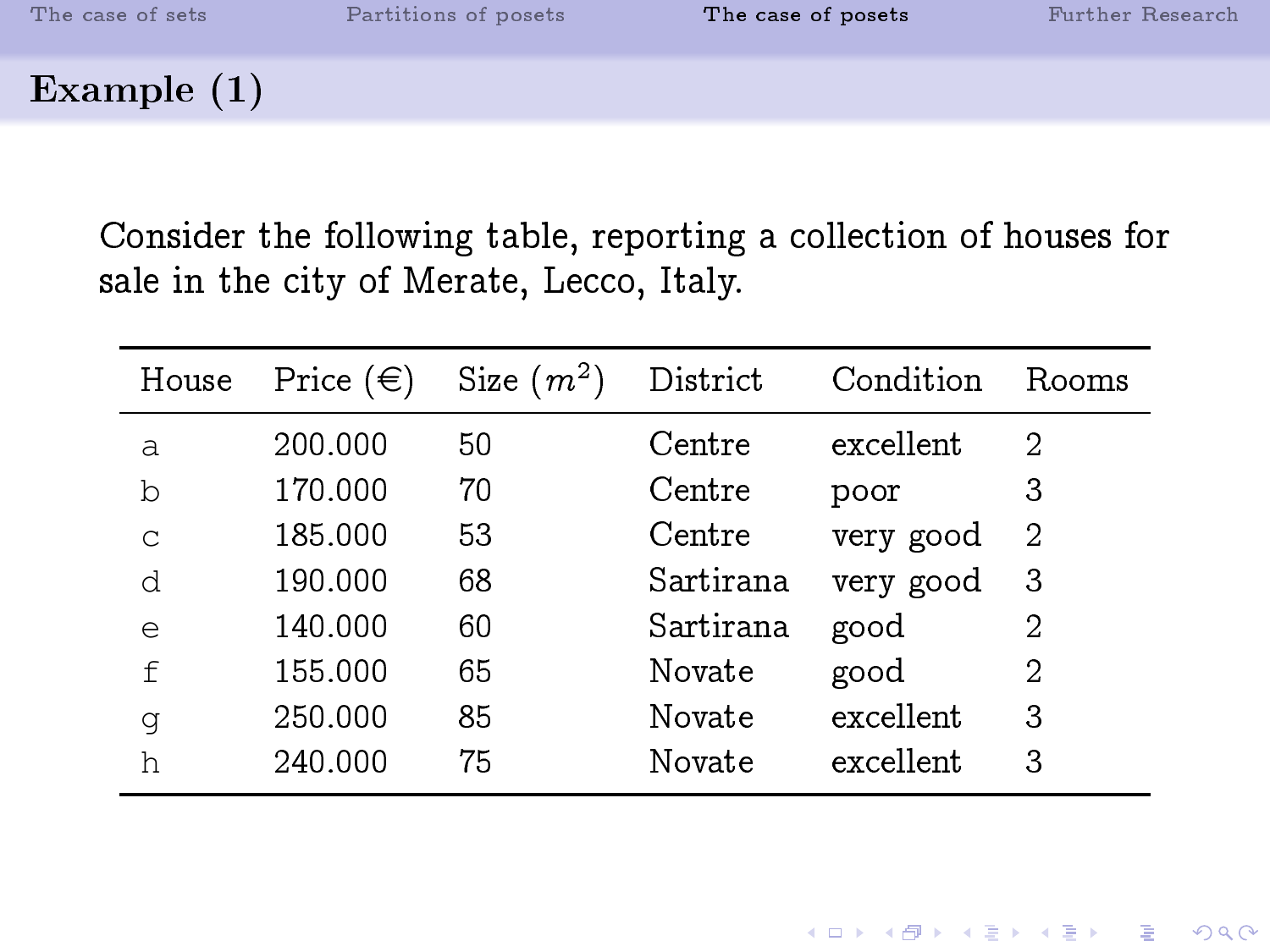### Example (2)

Let  $U = \{a, b, c, d, e, f, q, h\}$  be the set of all houses. We choose the subset of attributes  $O = \{Price, Size\}$  to define on U a partial order  $\leqslant$  as follow. For each  $x, y \in U$ ,

 $x \leq y$  if and only if  $Price(x) \leqslant Price(y)$ ,  $Size(x) \leqslant Size(y)$ .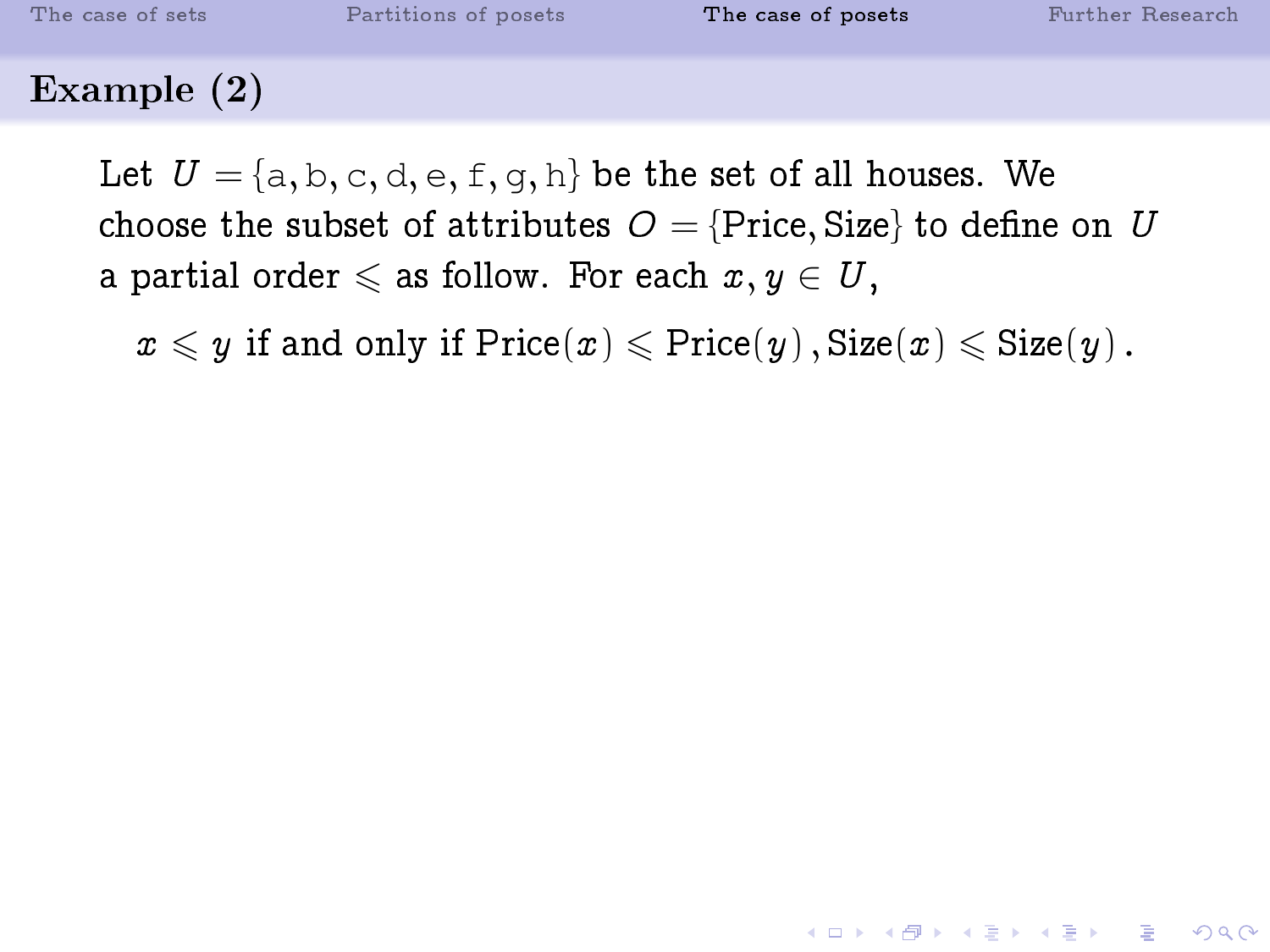### Example (2)

Let  $U = \{a, b, c, d, e, f, q, h\}$  be the set of all houses. We choose the subset of attributes  $O = \{Price, Size\}$  to define on U a partial order  $\leqslant$  as follow. For each  $x, y \in U,$ 

 $x \leqslant y$  if and only if  $\mathrm{Price}(x) \leqslant \mathrm{Price}(y)$ ,  $\mathrm{Size}(x) \leqslant \mathrm{Size}(y)$ . We obtain the poset  $P = (U, \leqslant)$ .

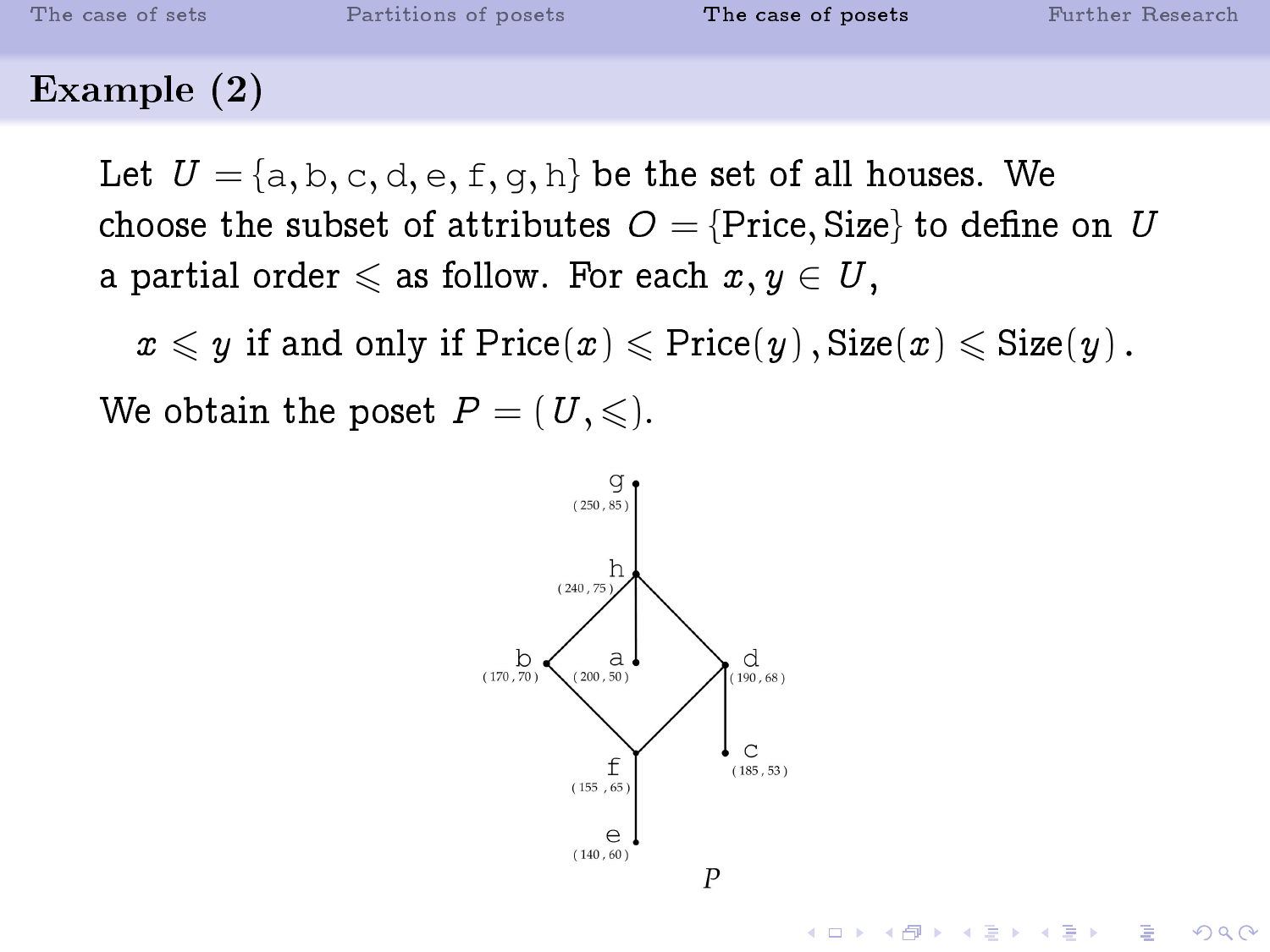We denote by  $\mathcal{P}(P, \overline{A})$  the information system having P as universe, and  $\overline{A} = \{\text{District}, \text{Condition}, \text{Rooms}\}\$ as the set of attributes.

**KOD 4 ADD 4 BD 4 BD BD 9 ACT**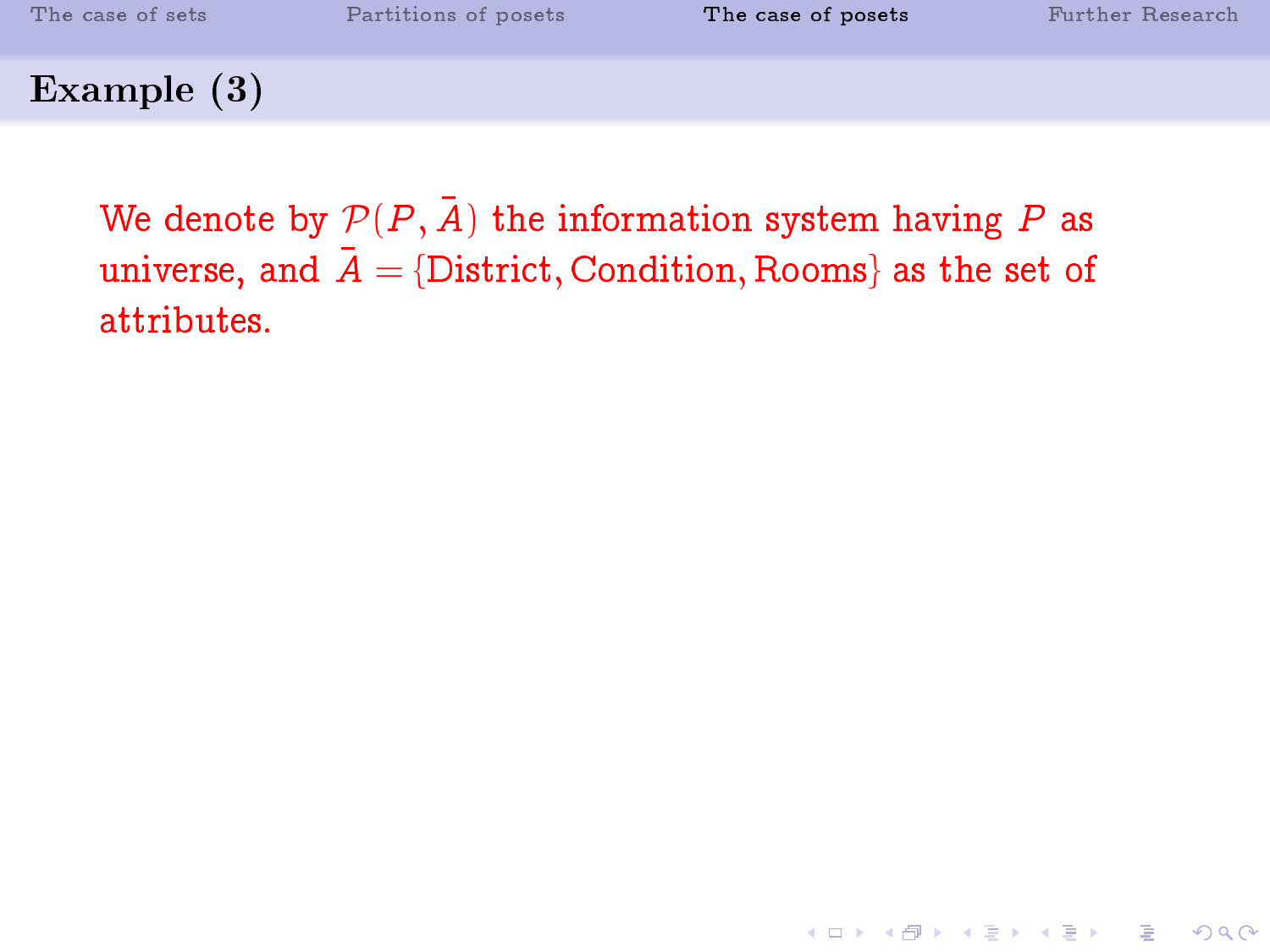#### Example (3)

We denote by  $\mathcal{P}(P, \bar{A})$  the information system having P as universe, and  $\overline{A} = \{\text{District}, \text{Condition}, \text{Rooms}\}\$ as the set of attributes.

Let  $D = \{\text{District}\}\$ ,  $C = \{\text{Condition}\}\$ , and  $R = \{\text{Rooms}\}\$ , and denote by  $\pi_D$ ,  $\pi_C$ , and  $\pi_R$  the partitions  $U/I_D$ ,  $U/I_C$ , and  $U/I_R$  respectively. Moreover, let  $S = D \cup R$ ,  $T = C \cup R$ , and let  $\pi_S = U/I_S$ , and  $\pi_T = U/I_T$ . We have:

**KOD START KED KEN EL VAN** 

$$
\pi_D = \{\{a, b, c\}, \{d, e\}, \{f, g, h\}\};
$$

$$
\pi_C = \{\{a, g, h\}, \{b\}, \{c, d\}, \{e, f\}\}\};
$$

$$
\pi_R = \{\{a, c, e, f\}, \{b, d, g, h\}\};
$$

$$
\pi_S = \{\{a, c\}, \{b\}, \{d\}, \{e\}, \{f\}, \{g, h\}\};
$$

$$
\pi_T = \{\{a\}, \{b\}, \{c\}, \{d\}, \{e, f\}, \{g, h\}\}.
$$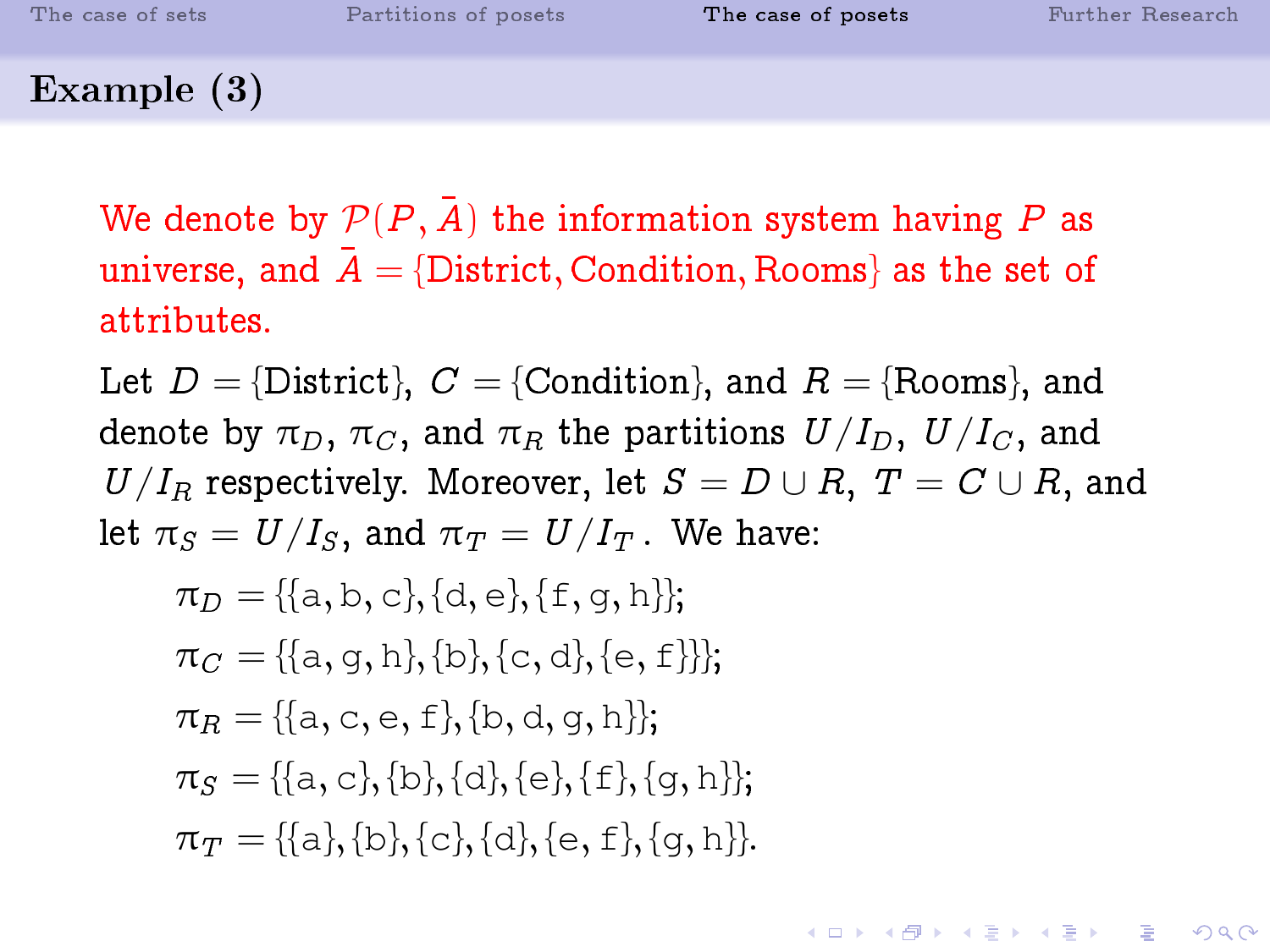

#### The following figure shows the partitions  $\pi_D$ ,  $\pi_C$ , and  $\pi_R$ .



K ロ ▶ K 御 ▶ K 결 ▶ K 결 ▶ ○ 결 ○

 $299$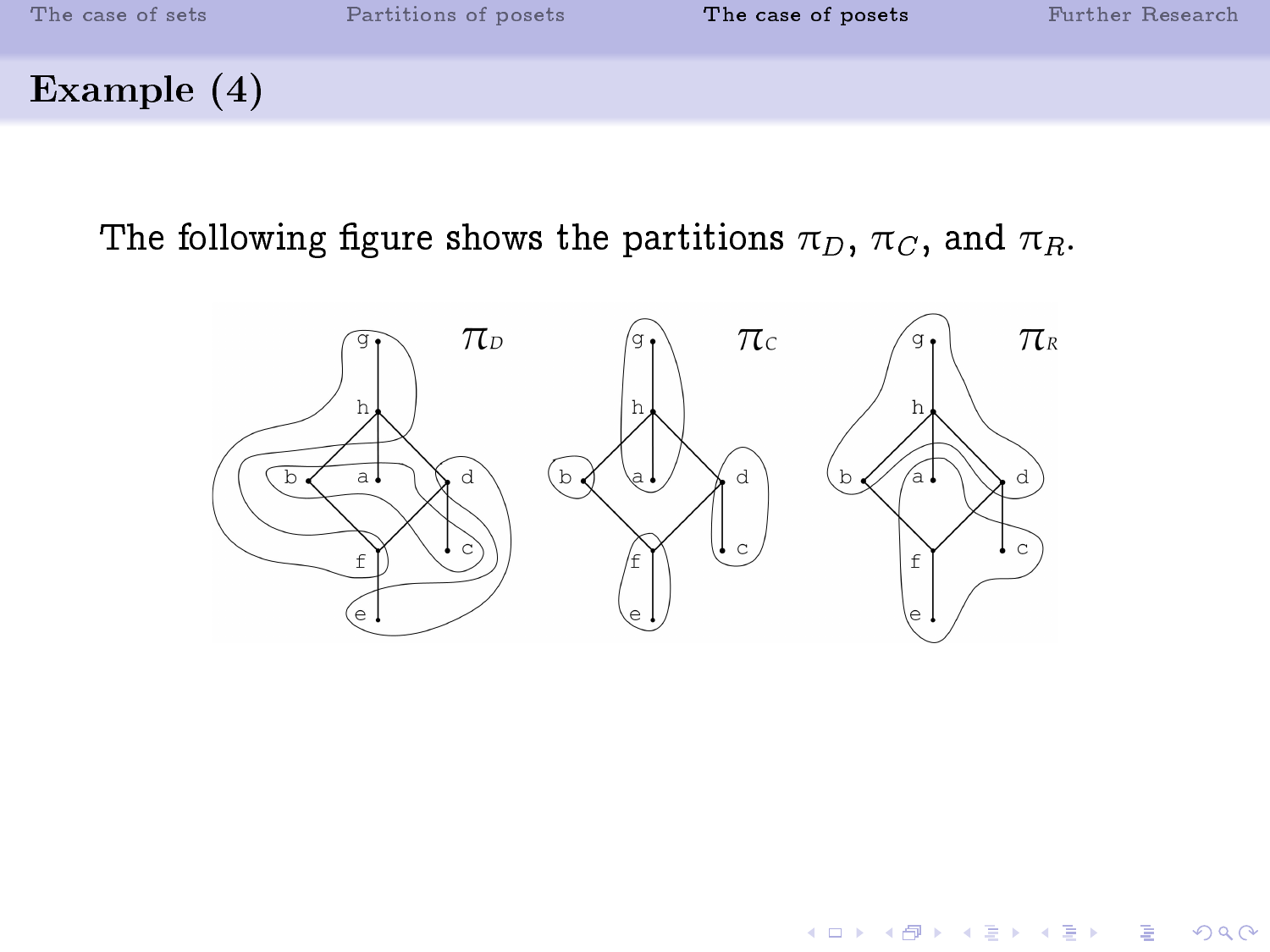

The following figure shows the partitions  $\pi_D$ ,  $\pi_C$ , and  $\pi_R$ .



Using the compatibility criterion one can check that while  $\pi_C$ and  $\pi_R$  are compatible with P,  $\pi_D$  is not.

 $\mathbf{1} \oplus \mathbf{1} \oplus \mathbf{1} \oplus \mathbf{1} \oplus \mathbf{1} \oplus \mathbf{1} \oplus \mathbf{1} \oplus \mathbf{1} \oplus \mathbf{1} \oplus \mathbf{1} \oplus \mathbf{1} \oplus \mathbf{1} \oplus \mathbf{1} \oplus \mathbf{1} \oplus \mathbf{1} \oplus \mathbf{1} \oplus \mathbf{1} \oplus \mathbf{1} \oplus \mathbf{1} \oplus \mathbf{1} \oplus \mathbf{1} \oplus \mathbf{1} \oplus \mathbf{1} \oplus \mathbf{1} \oplus \mathbf{$ 

 $2990$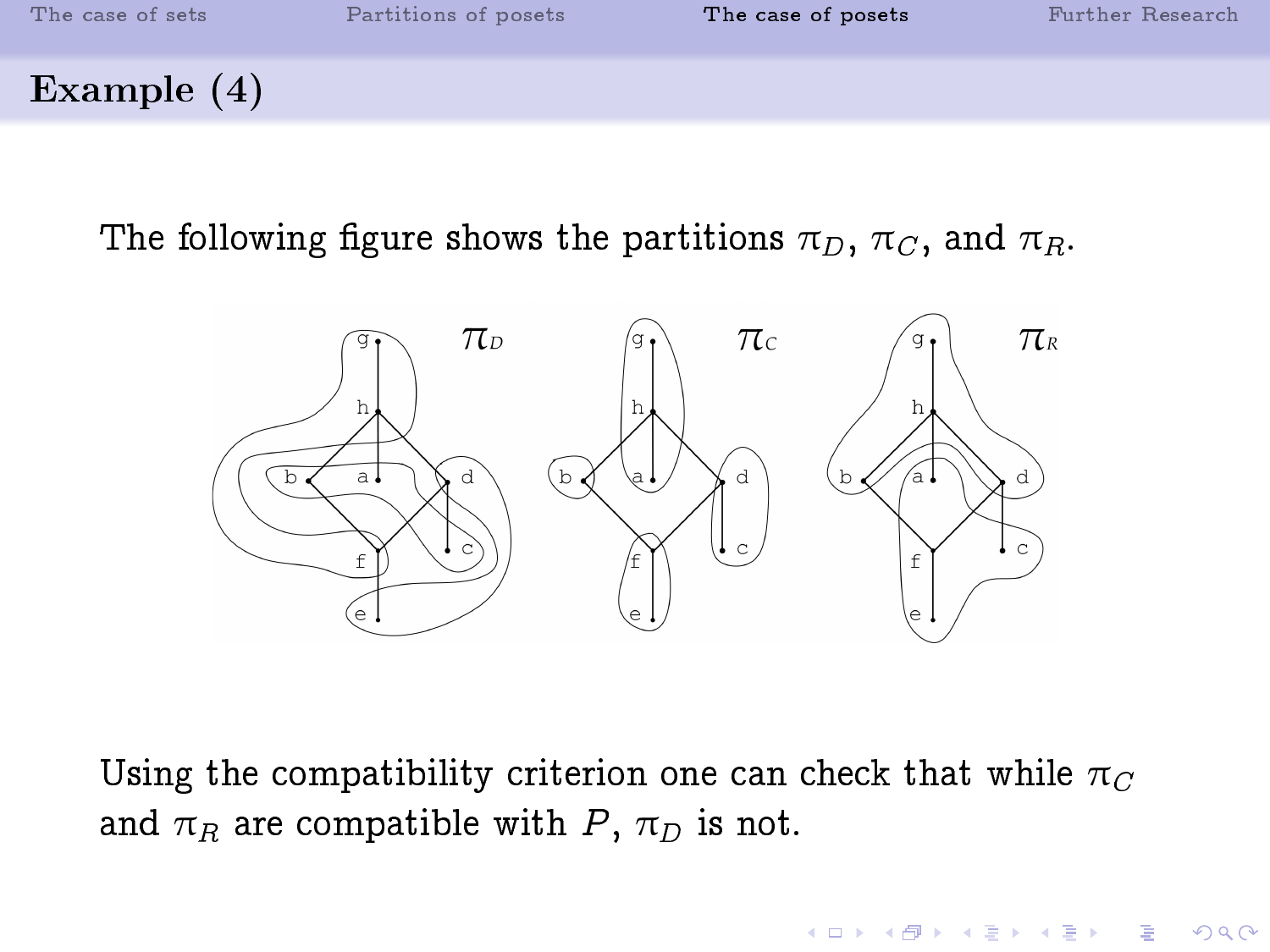

The following figure shows the partitions  $\pi_S$ , and  $\pi_T$ .



K ロ K K @ K K 할 K K 할 K ( 할 K )

 $299$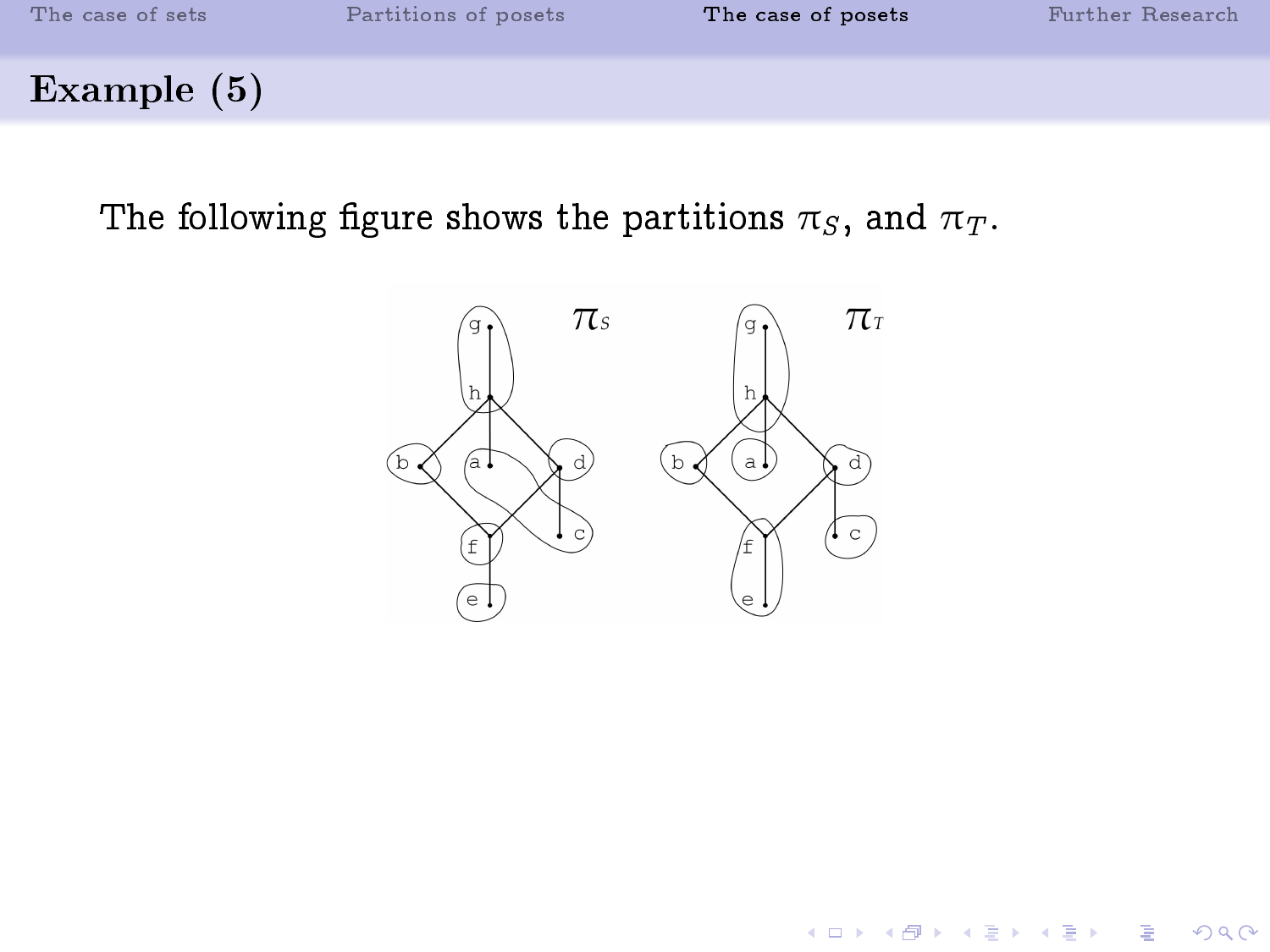

The following figure shows the partitions  $\pi_S$ , and  $\pi_T$ .



Using the compatibility criterion one can check that  $\pi_S$  and  $\pi_T$ are compatible with  $P$ , and thus can be extended to monotone partitions of P.

**KORKA SERKER SHORA**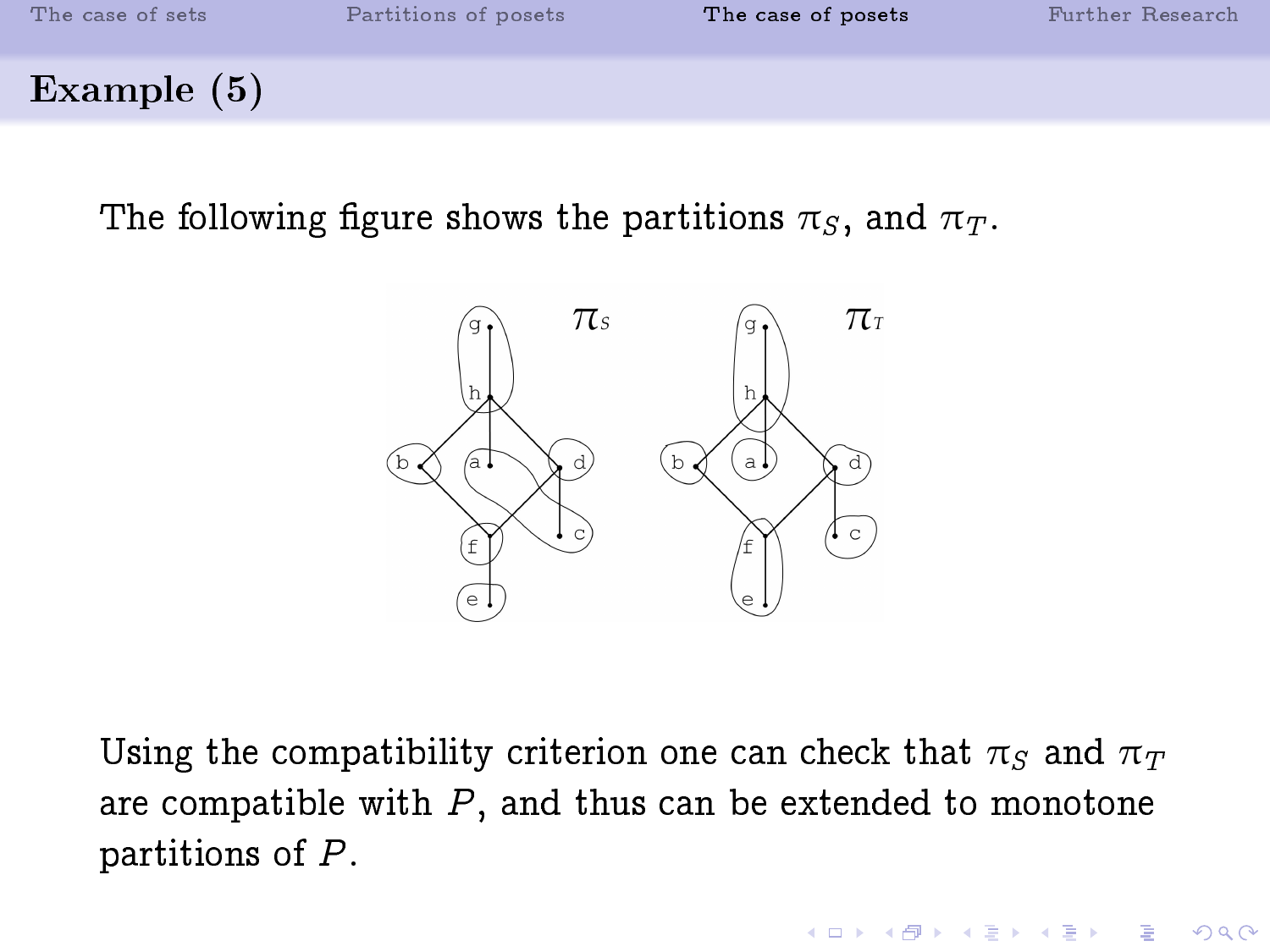**A DIA 4 B A DIA A B A DIA 4 DIA A DIA B** 

#### Further research

- Investigation of the structure of all possible indiscernibility relations on a partially ordered universe.
- In some sense, when we consider the (unique) regular partition of a poset  $P$  induced by an indiscernibility relation compatible with  $P$ , we are not adding information to the partial order of  $P$ . On the other hand, taking into account monotone partitions which are not regular, amounts to add information which was not previously included in the poset. Can this be regarded as an attempt to add some preferences amongst the elements of the poset?

<span id="page-39-0"></span>...